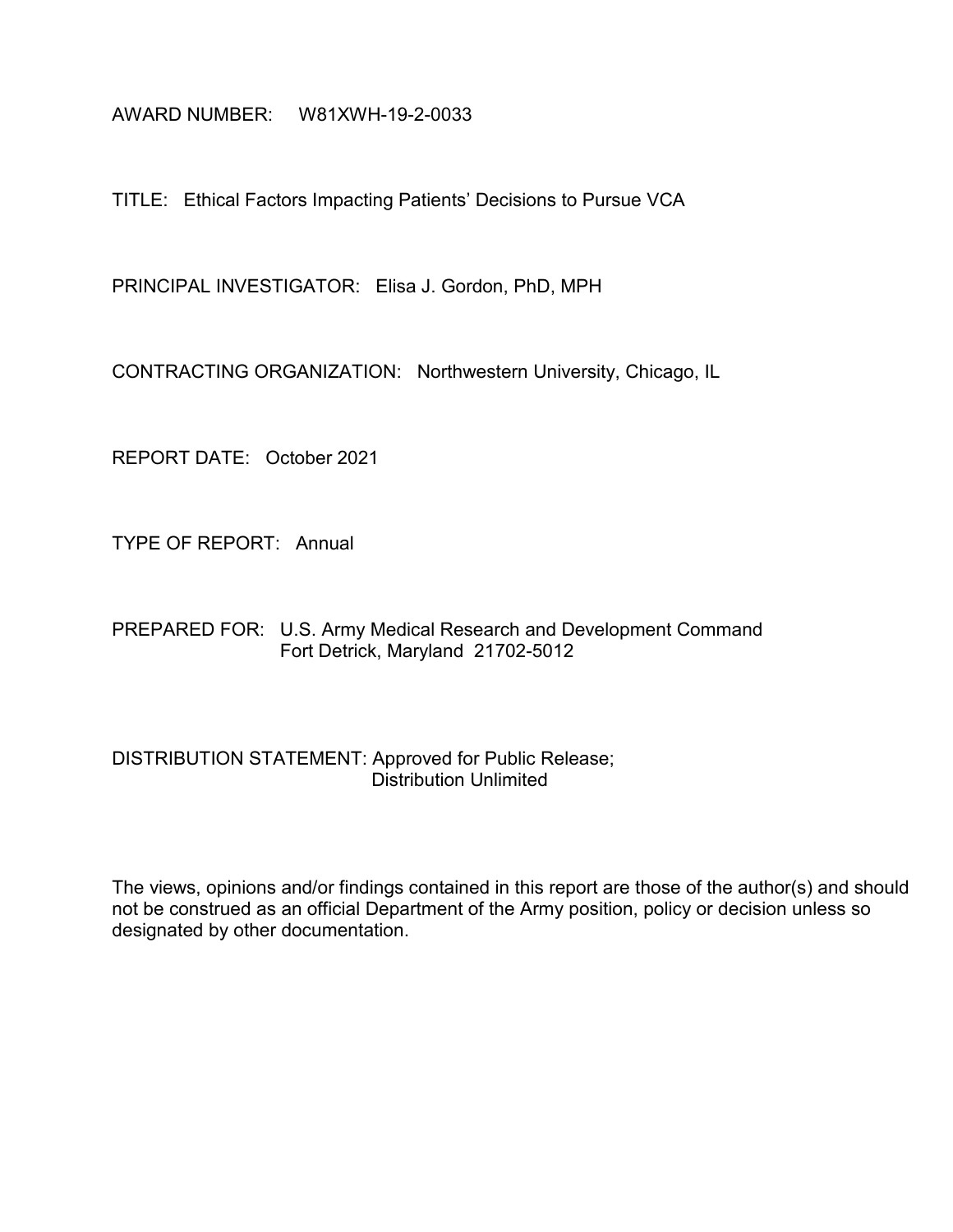| <b>REPORT DOCUMENTATION PAGE</b>                                               | Form Approved                                                                                                                                                                                                                                                                                                                                                                                                                    |                                   |  |  |  |
|--------------------------------------------------------------------------------|----------------------------------------------------------------------------------------------------------------------------------------------------------------------------------------------------------------------------------------------------------------------------------------------------------------------------------------------------------------------------------------------------------------------------------|-----------------------------------|--|--|--|
|                                                                                | OMB No. 0704-0188<br>Public reporting burden for this collection of information is estimated to average 1 hour per response, including the time for reviewing instructions, searching existing data sources, gathering and maintaining the                                                                                                                                                                                       |                                   |  |  |  |
|                                                                                | data needed, and completing and reviewing this collection of information. Send comments regarding this burden estimate or any other aspect of this collection of information, including suggestions for reducing                                                                                                                                                                                                                 |                                   |  |  |  |
|                                                                                | this burden to Department of Defense, Washington Headquarters Services, Directorate for Information Operations and Reports (0704-0188), 1215 Jefferson Davis Highway, Suite 1204, Arlington, VA 22202-<br>4302. Respondents should be aware that notwithstanding any other provision of law, no person shall be subject to any penalty for failing to comply with a collection of information if it does not display a currently |                                   |  |  |  |
| valid OMB control number. PLEASE DO NOT RETURN YOUR FORM TO THE ABOVE ADDRESS. |                                                                                                                                                                                                                                                                                                                                                                                                                                  |                                   |  |  |  |
| <b>1. REPORT DATE</b>                                                          | 2. REPORT TYPE                                                                                                                                                                                                                                                                                                                                                                                                                   | <b>3. DATES COVERED</b>           |  |  |  |
| October 2021                                                                   | <b>Annual Report</b>                                                                                                                                                                                                                                                                                                                                                                                                             | 30Sep2020-29Sep2021               |  |  |  |
| <b>4. TITLE AND SUBTITLE</b>                                                   |                                                                                                                                                                                                                                                                                                                                                                                                                                  | <b>5a. CONTRACT NUMBER</b>        |  |  |  |
|                                                                                |                                                                                                                                                                                                                                                                                                                                                                                                                                  |                                   |  |  |  |
| Ethical Factors Impacting Patients' Decisions to Pursue VCA                    |                                                                                                                                                                                                                                                                                                                                                                                                                                  | <b>5b. GRANT NUMBER</b>           |  |  |  |
|                                                                                |                                                                                                                                                                                                                                                                                                                                                                                                                                  | W81XWH-19-2-0033                  |  |  |  |
|                                                                                |                                                                                                                                                                                                                                                                                                                                                                                                                                  | <b>5c. PROGRAM ELEMENT NUMBER</b> |  |  |  |
|                                                                                |                                                                                                                                                                                                                                                                                                                                                                                                                                  |                                   |  |  |  |
| 6. AUTHOR(S)                                                                   |                                                                                                                                                                                                                                                                                                                                                                                                                                  | <b>5d. PROJECT NUMBER</b>         |  |  |  |
|                                                                                |                                                                                                                                                                                                                                                                                                                                                                                                                                  |                                   |  |  |  |
| Elisa Gordon, PhD MPH                                                          |                                                                                                                                                                                                                                                                                                                                                                                                                                  | <b>5e. TASK NUMBER</b>            |  |  |  |
| Macey Henderson, JD PhD                                                        |                                                                                                                                                                                                                                                                                                                                                                                                                                  |                                   |  |  |  |
| Gerald Brandacher, MD                                                          |                                                                                                                                                                                                                                                                                                                                                                                                                                  | <b>5f. WORK UNIT NUMBER</b>       |  |  |  |
| Scott Tintle, MD                                                               |                                                                                                                                                                                                                                                                                                                                                                                                                                  |                                   |  |  |  |
|                                                                                |                                                                                                                                                                                                                                                                                                                                                                                                                                  |                                   |  |  |  |
| E-Mail:                                                                        |                                                                                                                                                                                                                                                                                                                                                                                                                                  |                                   |  |  |  |
| e-gordon@northwestern.edu                                                      |                                                                                                                                                                                                                                                                                                                                                                                                                                  |                                   |  |  |  |
| macey@jhmi.edu                                                                 |                                                                                                                                                                                                                                                                                                                                                                                                                                  |                                   |  |  |  |
| gbranda2@jhmi.edu                                                              |                                                                                                                                                                                                                                                                                                                                                                                                                                  |                                   |  |  |  |
| scott.m.tintle.mil@mail.mil                                                    |                                                                                                                                                                                                                                                                                                                                                                                                                                  |                                   |  |  |  |
|                                                                                |                                                                                                                                                                                                                                                                                                                                                                                                                                  |                                   |  |  |  |
| 7. PERFORMING ORGANIZATION NAME(S) AND ADDRESS(ES)                             |                                                                                                                                                                                                                                                                                                                                                                                                                                  | 8. PERFORMING ORGANIZATION REPORT |  |  |  |
|                                                                                |                                                                                                                                                                                                                                                                                                                                                                                                                                  | <b>NUMBER</b>                     |  |  |  |
| Northwestern University                                                        | Johns Hopkins University                                                                                                                                                                                                                                                                                                                                                                                                         |                                   |  |  |  |
| Center for Health Services and                                                 | Department of Surgery                                                                                                                                                                                                                                                                                                                                                                                                            |                                   |  |  |  |
| Outcomes Research 20th Floor                                                   | 2000 E Monument St                                                                                                                                                                                                                                                                                                                                                                                                               |                                   |  |  |  |
| 633 N. St Clair                                                                | Baltimore, MD 21201                                                                                                                                                                                                                                                                                                                                                                                                              |                                   |  |  |  |
| Chicago Illinois 60611                                                         |                                                                                                                                                                                                                                                                                                                                                                                                                                  |                                   |  |  |  |
|                                                                                |                                                                                                                                                                                                                                                                                                                                                                                                                                  |                                   |  |  |  |
|                                                                                |                                                                                                                                                                                                                                                                                                                                                                                                                                  |                                   |  |  |  |
| <b>Walter Reed National Military Medical</b>                                   | The Henry M. Jackson Foundation for the                                                                                                                                                                                                                                                                                                                                                                                          |                                   |  |  |  |
| Center (WR)/Uniformed Services                                                 | Advancement of Military Medicine                                                                                                                                                                                                                                                                                                                                                                                                 |                                   |  |  |  |
| University, Department of Surgery                                              | 6720-A Rockledge Drive, Suite 100                                                                                                                                                                                                                                                                                                                                                                                                |                                   |  |  |  |
| (USU)                                                                          | Bethesda, MD 20817-1891                                                                                                                                                                                                                                                                                                                                                                                                          |                                   |  |  |  |
| Department of Orthopedic Surgery                                               |                                                                                                                                                                                                                                                                                                                                                                                                                                  |                                   |  |  |  |
| 8901 Wisconsin Avenue                                                          |                                                                                                                                                                                                                                                                                                                                                                                                                                  |                                   |  |  |  |
| Bethesda, MD 20889                                                             |                                                                                                                                                                                                                                                                                                                                                                                                                                  |                                   |  |  |  |
| 9. SPONSORING / MONITORING AGENCY NAME(S) AND ADDRESS(ES)                      |                                                                                                                                                                                                                                                                                                                                                                                                                                  | 10. SPONSOR/MONITOR'S ACRONYM(S)  |  |  |  |
|                                                                                |                                                                                                                                                                                                                                                                                                                                                                                                                                  |                                   |  |  |  |
| U.S. Army Medical Research and Development Command                             |                                                                                                                                                                                                                                                                                                                                                                                                                                  |                                   |  |  |  |
|                                                                                | <b>11. SPONSOR/MONITOR'S REPORT</b>                                                                                                                                                                                                                                                                                                                                                                                              |                                   |  |  |  |
| Fort Detrick, Maryland 21702-5012                                              |                                                                                                                                                                                                                                                                                                                                                                                                                                  |                                   |  |  |  |
|                                                                                |                                                                                                                                                                                                                                                                                                                                                                                                                                  | <b>NUMBER(S)</b>                  |  |  |  |
|                                                                                |                                                                                                                                                                                                                                                                                                                                                                                                                                  |                                   |  |  |  |
| 12. DISTRIBUTION / AVAILABILITY STATEMENT                                      |                                                                                                                                                                                                                                                                                                                                                                                                                                  |                                   |  |  |  |
|                                                                                |                                                                                                                                                                                                                                                                                                                                                                                                                                  |                                   |  |  |  |
| Approved for Public Release; Distribution Unlimited                            |                                                                                                                                                                                                                                                                                                                                                                                                                                  |                                   |  |  |  |
|                                                                                |                                                                                                                                                                                                                                                                                                                                                                                                                                  |                                   |  |  |  |
|                                                                                |                                                                                                                                                                                                                                                                                                                                                                                                                                  |                                   |  |  |  |
| <b>13. SUPPLEMENTARY NOTES</b>                                                 |                                                                                                                                                                                                                                                                                                                                                                                                                                  |                                   |  |  |  |
|                                                                                |                                                                                                                                                                                                                                                                                                                                                                                                                                  |                                   |  |  |  |
|                                                                                |                                                                                                                                                                                                                                                                                                                                                                                                                                  |                                   |  |  |  |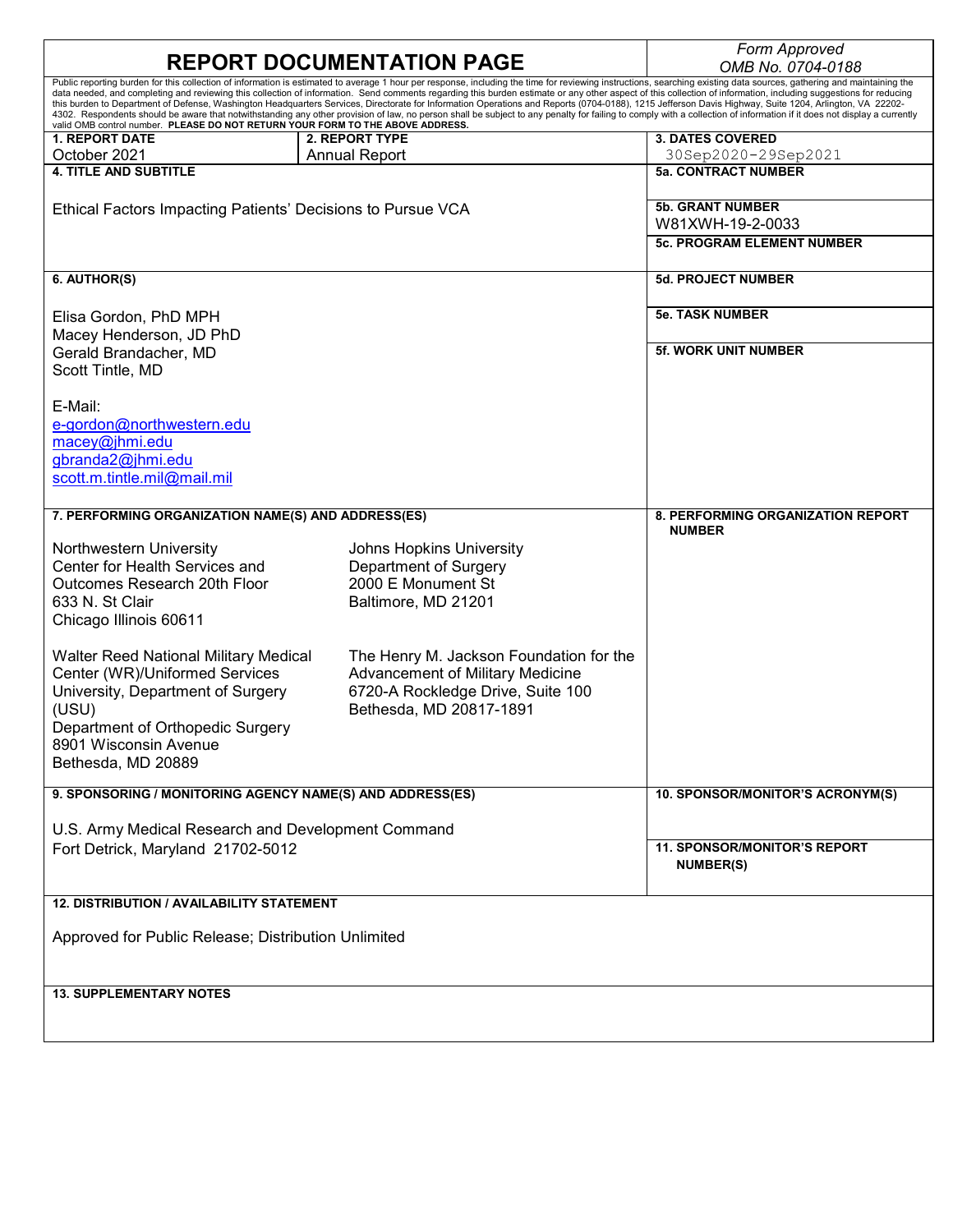#### **14. ABSTRACT**

Hand and upper limb transplantation (a form of vascularized composite allotransplantation or VCA) is a new treatment option that aims to restore motor and mobility functions and sensation of the hand/arm. Upper extremity (UE) transplantation raises multiple ethical issues, particularly, about informed consent. The overall long-term objective of the proposed study is to optimize the informed consent process for people with upper limb amputations. The proposed study aims to: 1) Qualitatively assess the decision making and informed consent processes for hand transplantation; 2) Develop prototype educational materials (video, website, question prompt sheet) that provide patient-centered information to enhance understanding and reduce undue influence to pursue hand transplantation, and that are sensitive to different levels of dysfunction, residual limbs, health literacy levels, and different racial/ethnic groups; and 3) Formatively evaluate the educational materials through usability testing on people with upper limb amputations' and UE VCA candidates' understanding, satisfaction, and usability.

During the last year, our website has been developed and refined based on feedback from telephone focus groups, with minor design and content changes left to incorporate. A total of n=11 videos were conducted with 1 UE VCA recipient, 1 UE VCA candidate, 3 upper limb amputees, 5 clinicians, and 1 prosthetist. Across all sites, we conducted: In-Depth Interviews (n=33), Online Focus Groups (n=2), Telephone Focus Groups (n=6), and Semi-Structured Interviews (n=6). A refined draft of the Question Prompt Sheet has been developed and is currently being reviewed by participants in the Semi-Structured Interviews. Preliminary analysis of the In-depth Interviews reveals a general preference for informing people about the option of upper limb transplantation close to the time of the amputation, and no undue pressure to pursue upper limb transplantation. Participants' reported information needs about upper limb transplantation including: the process of getting an upper limb transplant, the hand or arm functioning post-transplant, the appearance of the graft, the risks of having an upper limb transplant, the rehabilitation process, recipients' experiences with the transplant, and the status of the VCA field.

| <b>15. SUBJECT TERMS</b>                     |                         |              |                       |                   |                                     |  |  |  |
|----------------------------------------------|-------------------------|--------------|-----------------------|-------------------|-------------------------------------|--|--|--|
| <b>Ethics</b>                                |                         |              |                       |                   |                                     |  |  |  |
| <b>Hand Transplantation</b>                  |                         |              |                       |                   |                                     |  |  |  |
| <b>UE Amputation</b>                         |                         |              |                       |                   |                                     |  |  |  |
|                                              | <b>Informed Consent</b> |              |                       |                   |                                     |  |  |  |
| <b>Decision Making</b>                       |                         |              |                       |                   |                                     |  |  |  |
| Vascular Composite Allotransplantation (VCA) |                         |              |                       |                   |                                     |  |  |  |
| Reconstructive transplantation               |                         |              |                       |                   |                                     |  |  |  |
| Education                                    |                         |              |                       |                   |                                     |  |  |  |
| In-Depth interviews                          |                         |              |                       |                   |                                     |  |  |  |
| Focus groups                                 |                         |              |                       |                   |                                     |  |  |  |
| Thematic analysis                            |                         |              |                       |                   |                                     |  |  |  |
| Qualitative research                         |                         |              |                       |                   |                                     |  |  |  |
| Communication                                |                         |              |                       |                   |                                     |  |  |  |
| <b>16. SECURITY CLASSIFICATION OF:</b>       |                         |              | <b>17. LIMITATION</b> | <b>18. NUMBER</b> | 19a. NAME OF RESPONSIBLE PERSON     |  |  |  |
|                                              |                         |              | OF ABSTRACT           | <b>OF PAGES</b>   | <b>USAMRMC</b>                      |  |  |  |
| a. REPORT                                    | <b>b. ABSTRACT</b>      | c. THIS PAGE |                       |                   | 19b. TELEPHONE NUMBER (include area |  |  |  |
| Unclassified                                 | Unclassified            | Unclassified | Unclassified          | 26                | code)                               |  |  |  |

**Standard Form 298 (Rev. 8-98) Prescribed by ANSI Std. Z39.18**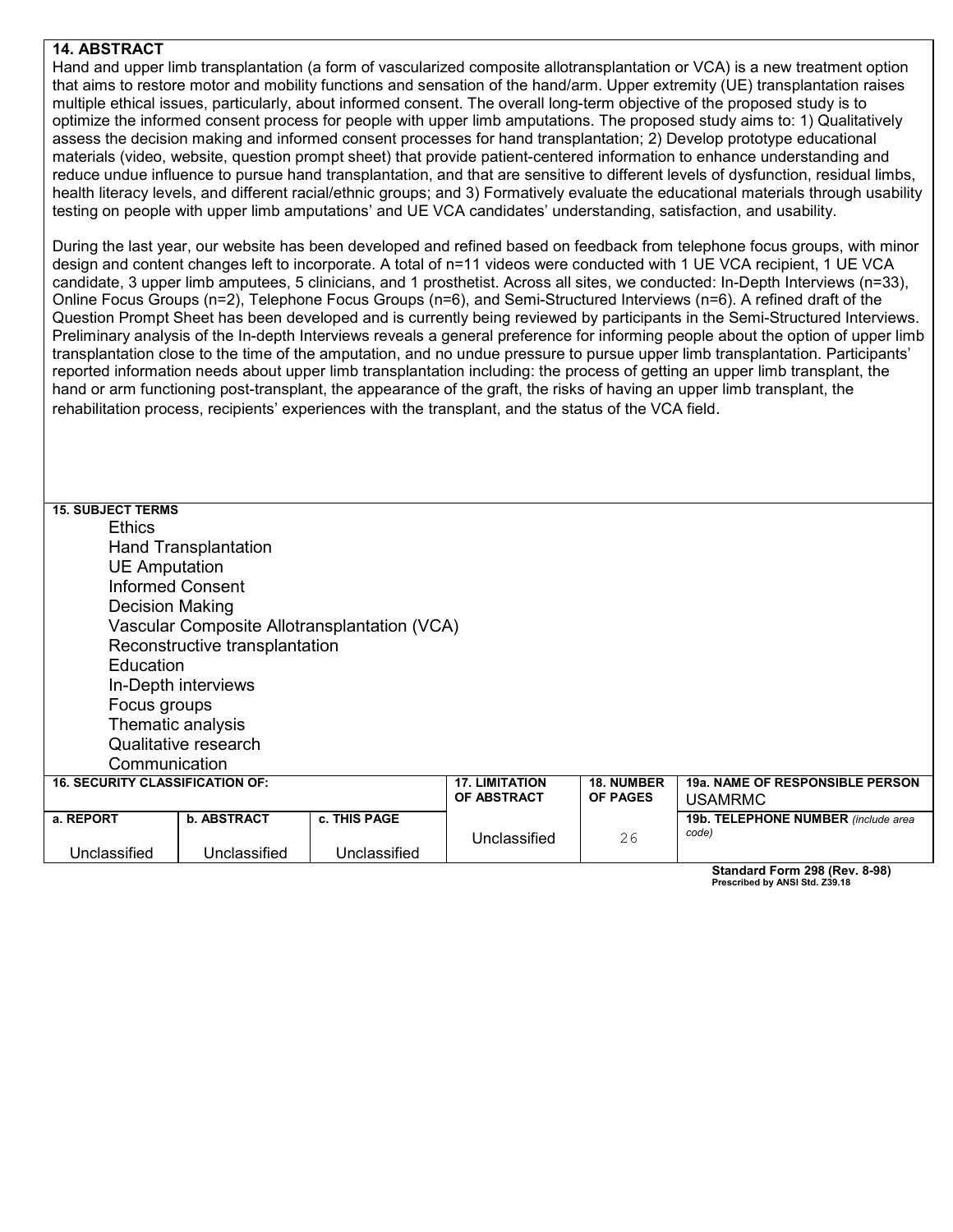# **TABLE OF CONTENTS**

# **Page**

|    | 1. Introduction                                     | 5  |
|----|-----------------------------------------------------|----|
| 2. | <b>Keywords</b>                                     | 5  |
|    | 3. Accomplishments                                  | 5  |
| 4. | Impact                                              | 12 |
|    | 5. Changes/Problems                                 | 13 |
|    | 6. Products                                         | 15 |
|    | 7. Participants & Other Collaborating Organizations | 17 |
|    | 8. Special Reporting Requirements                   | 20 |
| 9. | <b>Appendices</b>                                   | 20 |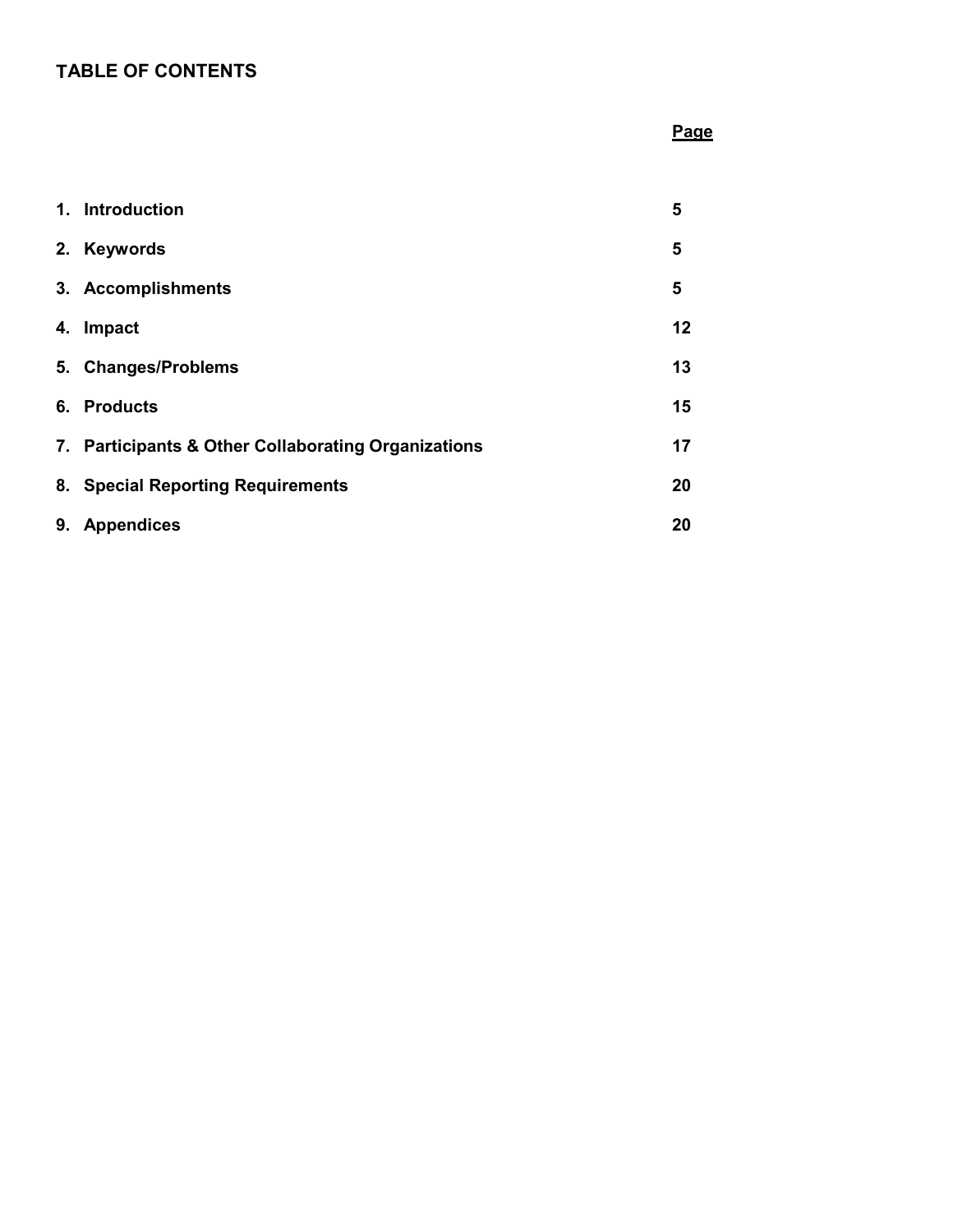# **1. INTRODUCTION:**

Little is known about the informed consent process for upper extremity (UE) Vascularized Composite Allotransplantation (VCA). Consequently, the amount and type of information provided to patients about UE VCA varies. Such variation may contribute to people with UE amputations being inadequately informed, under-prepared, and feeling unduly pressured when considering this option. This study aims to examine the decision-making process, psychosocial concerns, and information needs about UE VCA among people with UE amputations, and to develop educational materials (i.e. website, videos, question prompt sheet) to help people with UE amputations make informed treatment decisions.

## **2. KEYWORDS:**

**Ethics** Hand Transplantation UE Amputation Informed Consent Decision Making Vascular Composite Allotransplantation Vascular composite Allograft **VCA** Reconstructive transplantation **Education** In-Depth Interviews Focus groups Thematic analysis Qualitative research Communication

# **3. ACCOMPLISHMENTS:**

#### **What were the major goals of the project?**

#### **Specific Aim 1: Qualitatively assess the informed consent process for upper extremity-VCA transplantation.**

**Major Task 1:** Submit IRB documents for local IRB review

- Timeline: 9 months, 100% completed (NU, JHU, WR)
- Milestone #1: HRPO approval Timeline: 6-9 months, 100% completed (NU, JHU, WR)

**Major Task 2:** Recruit and consent human subjects

- Subtask 1: Place advertisements in newsletters and fliers in clinics Timeline: 9 months, 100% complete (NU, JHU), 10% (WR)
- Subtask 2: Submit internal requests, and contact collaborators and community clinics to obtain lists of eligible potential participants for recruitment, at all sites Timeline: 9 months, 100% complete (NU, JHU, WR)
- Subtask 3: Recruit participants and obtain informed consent Timeline: 10-15 months, 68% complete (NU), 61% complete (JHU) 10% (WR)

**Major Task 3:** Conduct cognitive interviews, in-depth interviews, and online focus groups to assess: UE amputees' information needs, understanding of VCA risks, benefits, alternatives, and procedures, perceptions of voluntariness for UE VCA, candidates' perceptions of the informed consent process, and decision-making about UE VCA

• Subtask 3: Submit revised in-depth interview guide for local IRB and HRPO review Timeline: 11-12 months, 100% complete (NU, JHU, WR)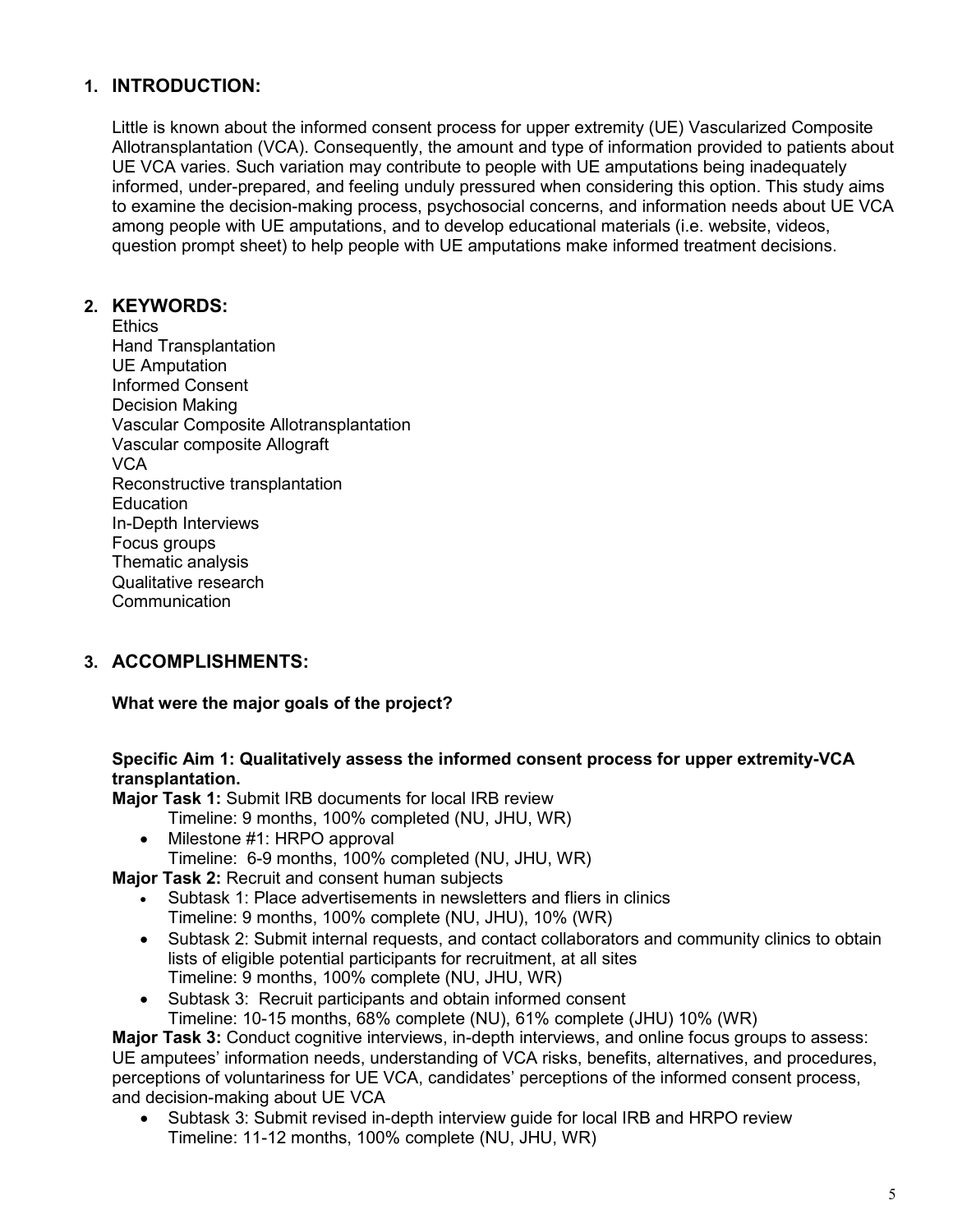- Subtask 4: Conduct in-depth interviews with (n=50) participants: UE amputees (n=25), VCA candidates (n=17), VCA participants (n=5), VCA recipients (n=3) Timeline: 12-18 months, 100% complete (NU, JHU), 35% complete (WR)
- Subtask 5: Conduct online focus groups with UE amputees (n=25) Timeline: 12-18 months, 100% complete (NU only)
- Subtask 6: Transcribe in-depth interviews and online focus groups Timeline: 12-18 months, 100% complete (NU, JHU), 35% complete (WR)
- Subtask 7: Conduct qualitative data analysis Timeline: 10-21 months, 25% complete
- Subtask 8: Co-author manuscript on Aim 1 findings Timeline: 18-24 months, 10% complete
- Milestone #2: Manuscript on informed consent, information needs for VCA Timeline: 18-24 months, 10% complete

# **Specific Aim 2: Develop educational materials (video, website, question prompt sheet) that provide patient-centered information about upper extremity VCA**

# **Major Task 1:** Develop the website

Timeline: 12-26 months, 30% complete

- Subtask 1: Set up server, obtain web domain, establish ADA standards compliance Timeline: 12 months, 75% complete
- Subtask 2: Establish learning objectives to guide content based on information obtained from Aim 1, clinical expertise in UE, VCA, military health, ethics, and adult learning theories Timeline: 12-14 months, 30% complete
- Subtask 3: Write initial draft of website content, create and revise prototypes and wireframes of website design and functionality for review in phase 1 telephone focus groups Timeline: 15-18 months, 90% complete
- Subtask 4: Create graphics, logo, website name, and illustrations, purchase photographs, based on phase 1 focus groups, and for review in phase 2-3 focus groups Timeline: 15-21 months, 90% complete
- Subtask 5: Submit website content and telephone focus group moderators guide to local IRBs and HRPO for review

Timeline: 19 months, 100% complete (NU, JHU) 75% complete (WR)

- Subtask 6: Recruit and conduct 9 telephone focus groups Timeline: 19-24 months, 100% complete (NU, JHU) 0% complete (WR)
- Subtask 7: Transcribe telephone focus groups Timeline, 19-24 months, 33% complete (NU) 0% complete (JHU) 0% complete (WR)
- Subtask 8: Iteratively analyze telephone focus group data to inform revisions of website content and website design for further review in subsequent telephone focus groups Timeline, 19-26 months, 50% complete
- Subtask 9: Iteratively review and provide feedback on website design, instructional design, and functionality to Advantage Marketing website developers Timeline: 19-26 months, 75% complete
- Subtask 10: Revise website design and content Timeline, 19-26 months, 50% complete

**Major Task 2**: Create Video Testimonials (n=15)

- Subtask 2: Recruit and audition amputees for videotaping Timeline: 21-24 months, 73% complete
- Subtask 3: Videotape UE amputee and clinician testimonials Timeline: 21-24 months, 73% complete
- Subtask 4: Edit and link in video testimonials into website Timeline: 21-24 months, 15% complete

**Major Task 3**: Develop the Question Prompt Sheet (QPS)

• Subtask 1: Prepare draft of QPS based on Aim 1 results Timeline: 12-18 months, 100% complete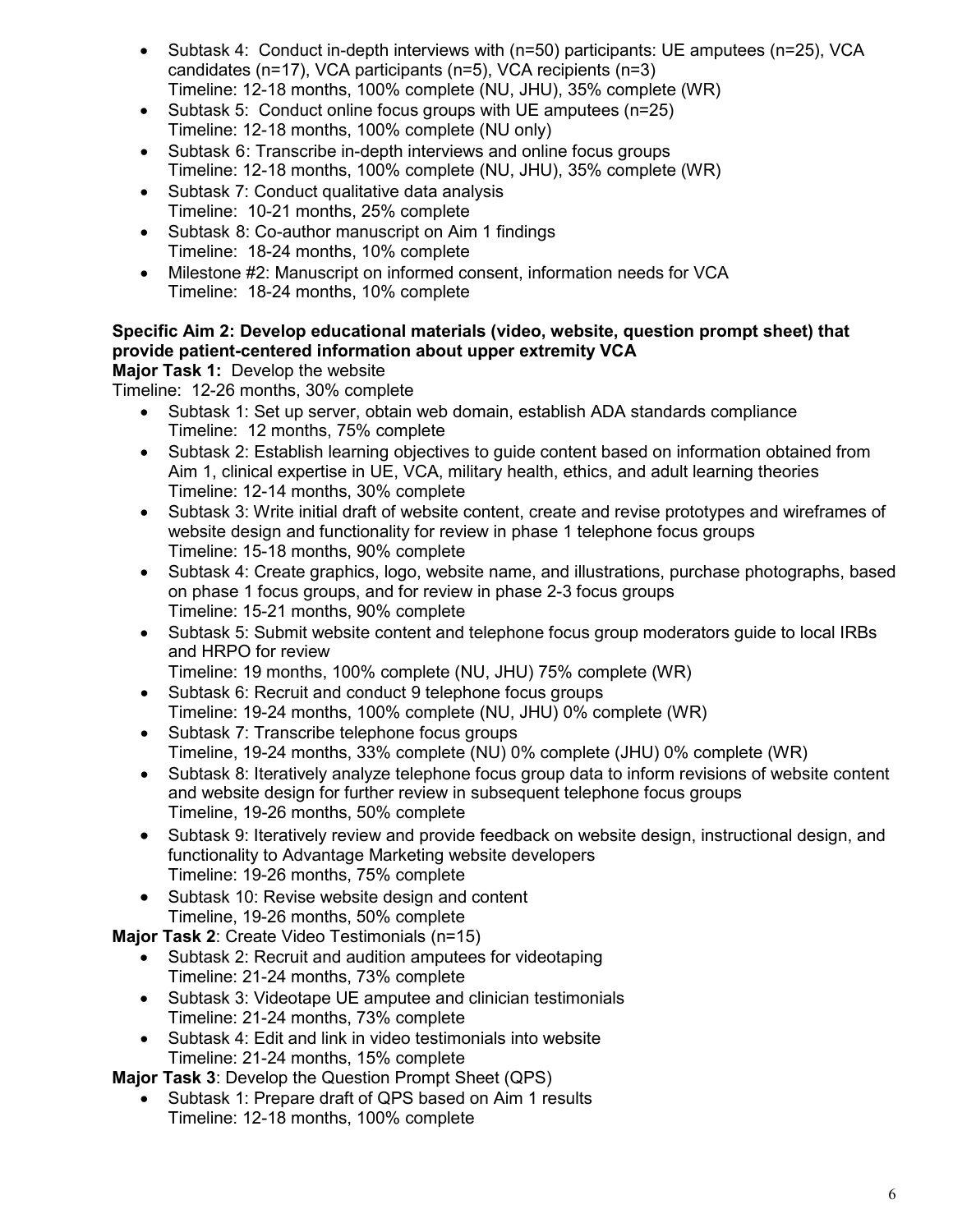• Subtask 2: Submit draft QPS and semi-structured interview guide to local IRBs and HRPO for review

Timeline: 19 months, 100% complete (NU, JHU), 0% complete (WR)

- Subtask 3: Recruit and conduct semi-structured interviews for feedback on and refinement of the QPS
	- Timeline: 19-24 months, 10% complete (NU), 20% complete (JHU), 0% complete (WR)
- Subtask 4: Analyze semi-structured interviews to refine the QPS items for inclusion, exclusion, and wording
	- Timeline: 19-24 months, 0% complete
- Subtask 5: Further refine QPS Timeline: 24-26 months, 0% complete
- Milestone #3: Complete VCA-QPS development Timeline: 26 months, 0% complete

# **Specific Aim 3. Formatively evaluate the educational materials through usability testing**

- Subtask 1: Prepare 6 task scenarios of topics or sections to find on the website during usability testing
	- Timeline: 25-26 months, 5% complete
- Milestone #4: Complete UE VCA website
- Timeline: 31-33 months, 0% complete
- Milestone #5: Manuscript on website development and usability testing for UE VCA,
- Timeline: 36 months, 0% complete

# **What was accomplished under these goals?**

### **Specific Aim 1: Qualitatively assess the informed consent process for upper extremity-VCA transplantation.**

**Major Task 1:** Submit IRB documents for local IRB review

- Subtask 2: Submit IRB approval and necessary documents for initial HRPO review
	- Northwestern IRB submitted: 6/9/19<br>• Northwestern IRB approved: 7/10/19
	- Northwestern IRB approved: 7/10/19
	- Johns Hopkins IRB submitted: 10/22/19
	- Johns Hopkins IRB approved: 1/29/20
	- Walter Reed IRB submitted: 11/19/19
	- Walter Reed IRB (administrative review) approved: 4/27/2020
		- CRADA approved 2-19-2021
		- WR drafted the data sharing agreement application (DSAA), which was submitted 3- 10-2021 and has been approved for the following two DSAs:
		- **1** 1st DSA approved 6-10-21
		- 2nd DSA approved 6-24-21
		- **Command start letter received on 6-28-21**
- Milestone #1: HRPO approval
	- **Northwestern HRPO approved: 1-8-20**
	- John's Hopkins HRPO approved: Dr. Levan: 6-5-20, Dr. Brandacher: 3-30-20
	- **Walter Reed HRPO approved: 11-30-20**

# **Major Task 2:** Recruit and consent human subjects

- Subtask 1: Place advertisements in newsletters and fliers in clinics
	- o Purchased and posted advertisements in:
		- On the Move e-newsletter, appeared in Quarter 3 and Quarter 4 2020 editions, and Quarter 1 and Quarter 2 2021 editions.
		- Amplitude e-newsletter, appeared in Oct. 2020, Dec. 2020, and Feb. 2021 editions
- Subtask 2: Submit internal requests, and contact collaborators and community clinics to obtain lists of eligible potential participants for recruitment, by research staff at all sites
	- o NU downloads updated EDW database bi-weekly has identified n=29 potential participants to date
	- $\circ$  JHU obtained updated list on [8/25/2021] has identified n=136 potential participants to date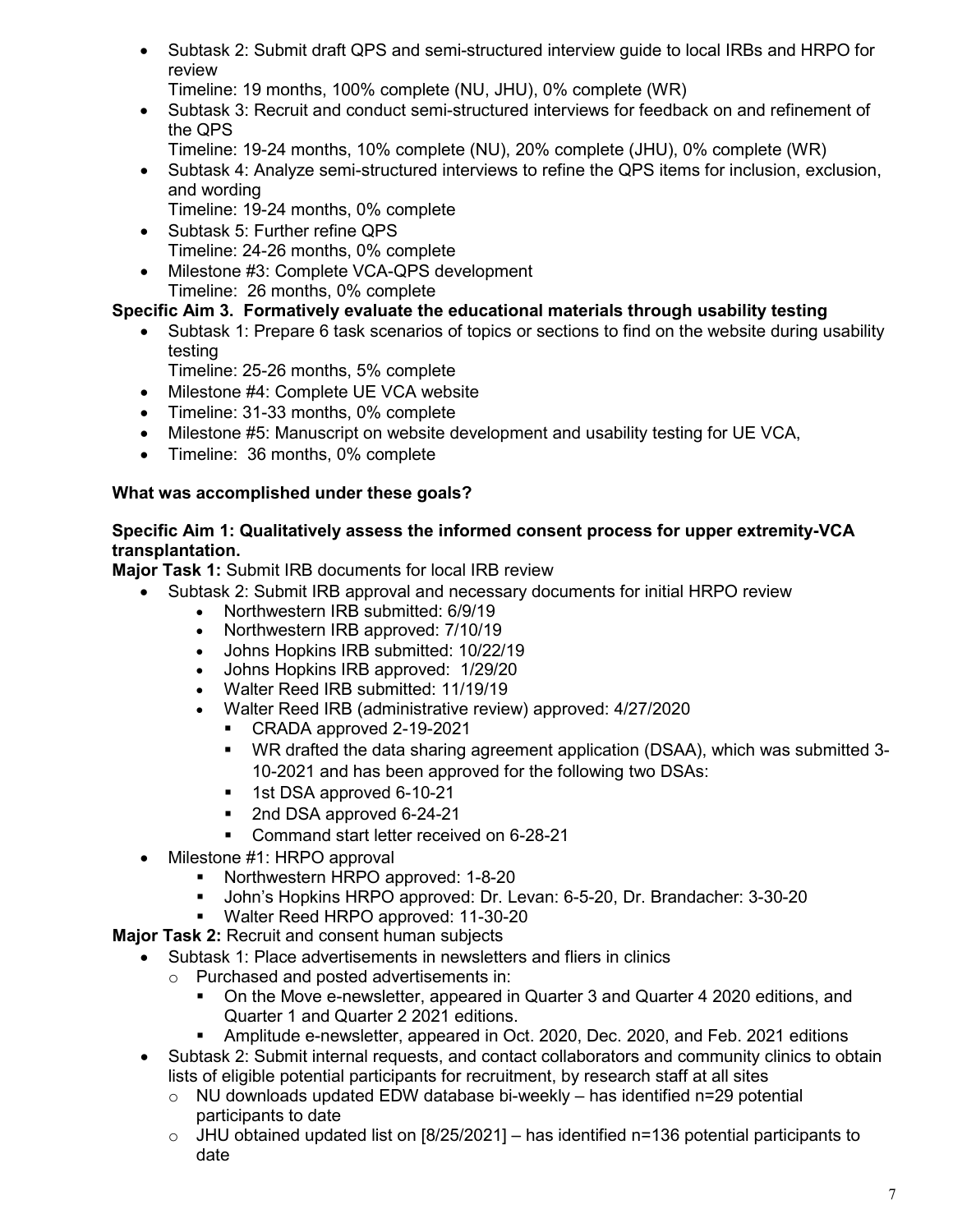- $\circ$  WR obtained updated list on 09/10/2021 has identified n=44 potential participants to date
- Subtask 3: Recruit participants and obtain informed consent by staff
- o Over the last year:
	- $\circ$  NU obtained informed consent from n=10 patients for in-depth interviews
	- $\circ$  JHU obtained informed consent from n=20 patients for in-depth interviews
	- o WR obtained informed consent from n=6 patients for in-depth interviews
	- o NU obtained informed consent from n=12 patients for online focus groups
	- $\circ$  NU obtained informed consent from n=13 patients for telephone focus groups
	- $\circ$  JHU obtained informed consent from n=16 patients for telephone focus groups
	- $\circ$  NU obtained informed consent from  $n=5$  patients for semi-structured interviews
	- $\circ$  JHU obtained informed consent from n=6 patients for semi-structured interviews

**Major Task 3:** Conduct cognitive interviews, in-depth interviews, and online focus groups to assess: UE amputees' information needs, understanding of VCA risks, benefits, alternatives, and procedures, perceptions of voluntariness for UE VCA, candidates' perceptions of the informed consent process, and decision-making about UE VCA

- Subtask 3: Submit revised in-depth interview guide for local IRB and HRPO review
	- JHU received IRB approval and HRPO approval
	- WR received IRB approval and HRPO approval
- Subtask 4: Conduct in-depth interviews with (n=50) participants: UE amputees (n=25), VCA candidates (n=17), VCA participants (n=5), VCA recipients (n=3)
	- Over the last year:
		- NU completed n=10 in-depth interviews with:
			- $\circ$  N= 9 UE amputees
				- $\circ$  N= 1 VCA participant
		- JHU conducted a total of n=17 in-depth interviews with:
			- $\circ$  N= 8 UE amputees
			- $\circ$  N= 3 VCA candidates
			- $\circ$  N= 2 VCA participants
			- $\circ$  N= 4 VCA recipients
		- WR conducted a total of n=6 in-depth interviews with: n=6 UE amputees
- Subtask 5: Conduct online focus groups with UE amputees (n=25)
- NU conducted 2 online focus groups with n=7 total participants (100% complete)
- Subtask 6: Transcribe in-depth interviews and online focus groups
	- Over the last year:
		- N=2 of 2 online focus groups have been transcribed at NU
		- N=10 of 10 in-depth interviews have been transcribed at NU
		- N=17 of 17 in-depth interviews have been transcribed at JHU
		- N=6 of 6 in-depth interviews have been transcribed at WR
- Subtask 7: Conduct qualitative data analysis
	- Research team refined segmenting and coding approach
	- Research team completed refinement of codebook
	- NU and JHU research teams together held n=21 total inductive coding analytic retreats
	- NU research team held n=44 total inductive coding retreats and completed final coding of n=16 total in-depth interview transcripts
	- JHU research team held n=16 total inductive coding retreats and completed final coding of n=17 total in-depth interview transcripts
	- WR research team installed NVIVO coding software and participated in codebook training
	- NU and JHU conducted preliminary analysis of themes from NU and JHU participant indepth interviews
- Subtask 8: Co-author manuscript on Aim 1 findings
	- Drafts of the Introduction and Methods sections have been prepared
- Milestone #2: Manuscript on informed consent, information needs for VCA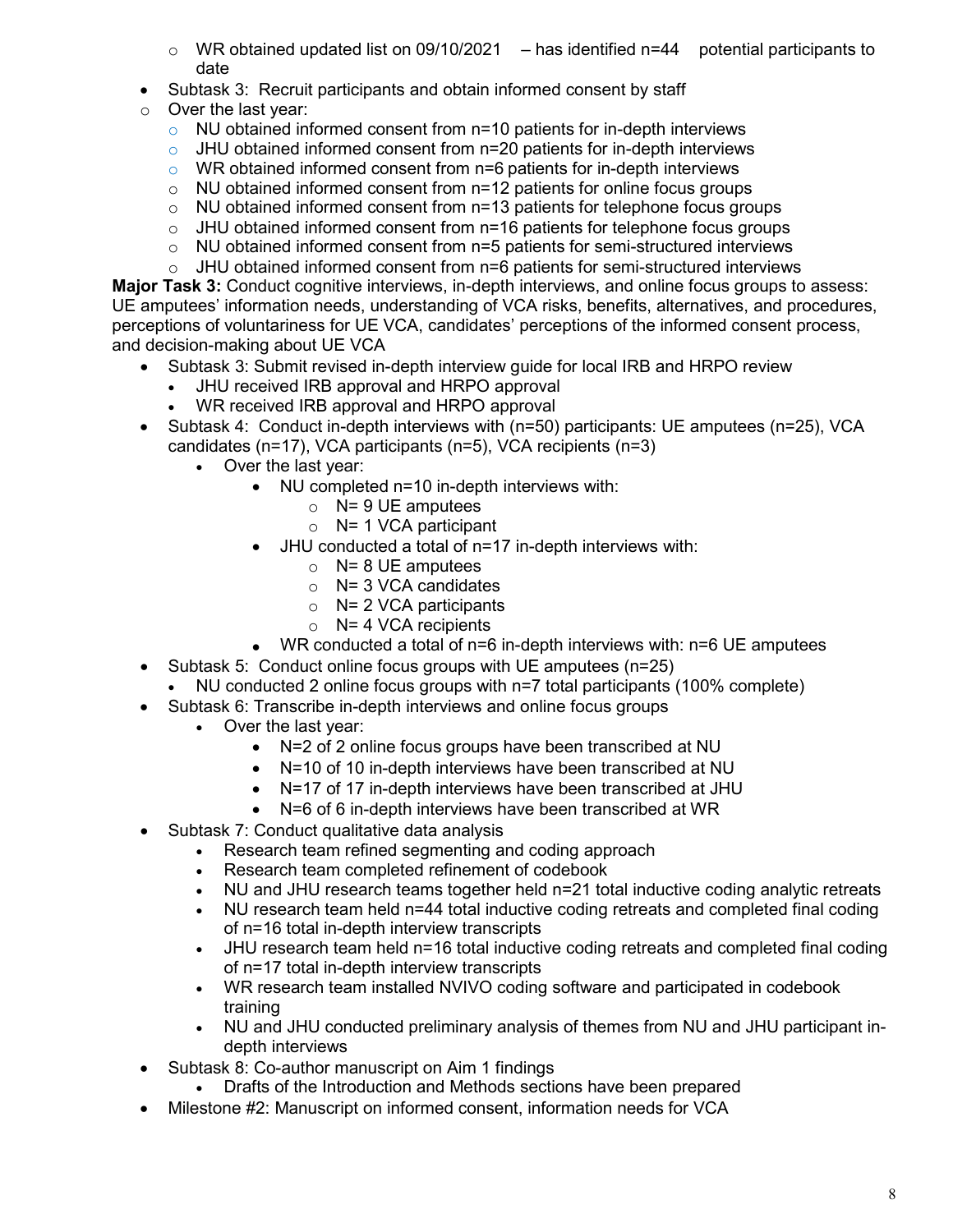**Specific Aim 2: Develop educational materials (video, website, question prompt sheet) that provide patient-centered information about upper extremity VCA.**

**Major Task 1**: Develop the website

- Subtask 1: Set up server, obtain web domain, establish ADA standards compliance •
- Subtask 2: Establish learning objectives to guide content based on information obtained from Aim 1, clinical expertise in UE, VCA, military health, ethics, and adult learning theories •
- Subtask 3: Write initial draft of website content, create and revise prototypes and wireframes of website design and functionality for review in phase 1 telephone focus groups
	- Instructional design consultant and research team refined and edited website text to improve readability, comprehension, formatting, and identified sections to be enhanced with photos.
	- Reviewed website content against QPS to determine gaps of information needs from patient interviews
	- Wrote overviews/introductions for each website section
	- Edited, formatted, and confirmed list of website sources/references
	- Compiled and refined reference page
	- Refined website glossary
	- Wrote captions for potential photos on website
	- Website content was sent to website developer (Advantage Marketing)
- Subtask 4: Create graphics, logo, website name, and illustrations, purchase photographs, based on phase 1 focus groups, and for review in phase 2-3 focus groups
	- Data tables, graphs, and diagrams were created to supplement website text
	- New drafts of the website logo were created based on focus group feedback
	- Research team obtained additional potential photos for website
	- Research team narrowed down list of potential photos for website
- Subtask 5: Submit website content and telephone focus group moderators guide to local IRBs and HRPO for review
	- Developed telephone focus group materials packet for participants that included portions of website text, terminology, diagrams, and photos.
	- Edited and refined telephone focus group moderator's guide to coincide with focus group materials packet
	- NU submitted the revised telephone focus group materials and moderator's guide to the IRB on 6-29-21, which was approved on 7-6-21.
	- JHU submitted the revised telephone focus group materials and moderator's guide to the IRB on 7-1-21, which was approved on 7-22-21.
- Subtask 6: Recruit and conduct 9 telephone focus groups
	- NU conducted n=3 telephone focus groups with n=11 UE amputees and n=1 previous VCA candidate
	- JHU conducted n=3 telephone focus groups with n=8 UE amputees, n=4 UE VCA candidates, and n=2 UE VCA Recipients
- Subtask 7: Transcribe telephone focus groups
	- N=1 focus group has been transcribed at NU
		- N=0 focus groups have been transcribed at JHU
- Subtask 8: Iteratively analyze telephone focus group data to inform revisions of website content and website design for further review in subsequent telephone focus groups
	- NU and JHU held n=3 meetings to review focus group feedback and prioritize questions for the following focus groups
	- Revised graphs and tables based on focus group feedback and recommendations
- Subtask 9: Iteratively review and provide feedback on website design, instructional design, and functionality to Advantage Marketing website developers
	- Research team provided marketing team 3 rounds of website feedback based on telephone focus group feedback
- Subtask 10: Revise website design and content
	- Advantage Marketing has made various changes to website formatting and design over the course of several months based on research team edits and focus group feedback.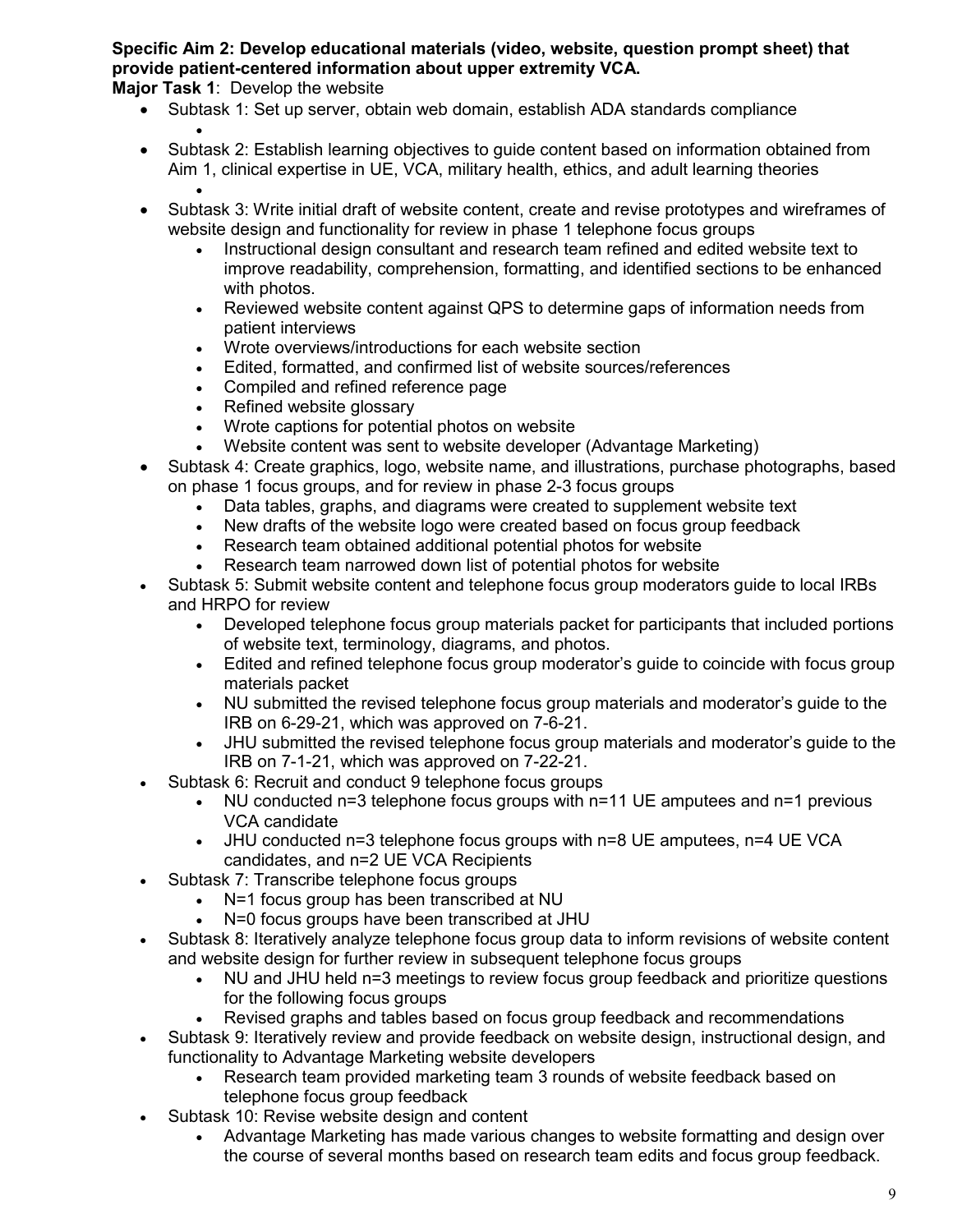**Major Task 2:** Create Video Testimonials (n=15)

- Subtask 2: Recruit and audition amputees for videotaping
	- Over the last year, n=4 UE amputees and n=1 UE VCA Recipient were recruited for a video
- Subtask 3: Videotape UE amputee and clinician testimonials
	- Over the last year, n=11 videos were conducted with 1 UE VCA recipient, 1 UE VCA candidate, 3 upper limb amputees, 5 clinicians, and 1 prosthetist.
- Subtask 4: Edit and link in video testimonials into website
	- Research staff at all sites have continued selecting video segments for n=12 total videos obtained to date
	- N=2 videos have been sent to video editing team for final editing before being placed on the website

**Major Task 3:** Develop the Question Prompt Sheet (QPS)

- Subtask 1: Prepare draft of QPS based on Aim 1 results
	- Extracted questions from all in-depth interviews conducted at NU and JHU (n=33) and online focus groups (n=2) to populate the initial QPS draft
		- Initial set of QPS items were identified (n=130)
		- Reading grade levels were obtained for each item
	- Research team refined the initial QPS draft:
		- Initial feedback from internal research team was consolidated and the QPS items were reduced to (n=74) items
		- Revised version of the QPS was sent to all PIs and consultants for their input to ensure clinical accuracy on 6-25-21.
		- Research team further refined QPS according to clinician feedback and QPS items were reduced to (n=52) items
- Subtask 2: Submit draft QPS and semi-structured interview guide to local IRBs and HRPO for review
	- NU submitted draft of QPS to IRB, which was approved on [8-23-21]
	- JHU submitted draft of QPS to IRB, which was approved on [8-31-21]
	- NU submitted IRB-approved draft of QPS to HRPO, which was approved on [8-26-21]
	- JHU submitted IRB-approved draft of QPS to HRPO, which was approved on [9-2-21]
- Subtask 3: Recruit and conduct semi-structured interviews for feedback on and refinement of the QPS
	- NU obtained consent from n=5 UE amputees for semi-structured interviews
	- NU completed n=2 semi-structured interviews
	- JHU obtained consent from n=6 UE amputees for semi-structured interviews
	- JHU completed n=4 semi-structured interviews
- **Specific Aim 3. Formatively evaluate the educational materials through usability testing**
	- Subtask 1: Prepare 6 task scenarios of topics or sections to find on the website during usability testing
		- Research team held brainstorming session about which task scenarios should be asked based on first draft of website

#### **What opportunities for training and professional development has the project provided?**

Brianna Kuramitsu, Research Coordinator, Sr. and Jessica Gacki-Smith, Research Project Manager, attended and each presented posters at the American Transplant Congress (ATC) annual virtual conference June 4-9, 2021

Melissa Hewitt, Research Assistant, prepared and submitted an abstract to AMSUS 2021 on 10/04/2021. The team is currently pending an acceptance response.

The study team at Johns Hopkins was trained in qualitative research methods, including the design and facilitating of focus groups and the analysis of qualitative data.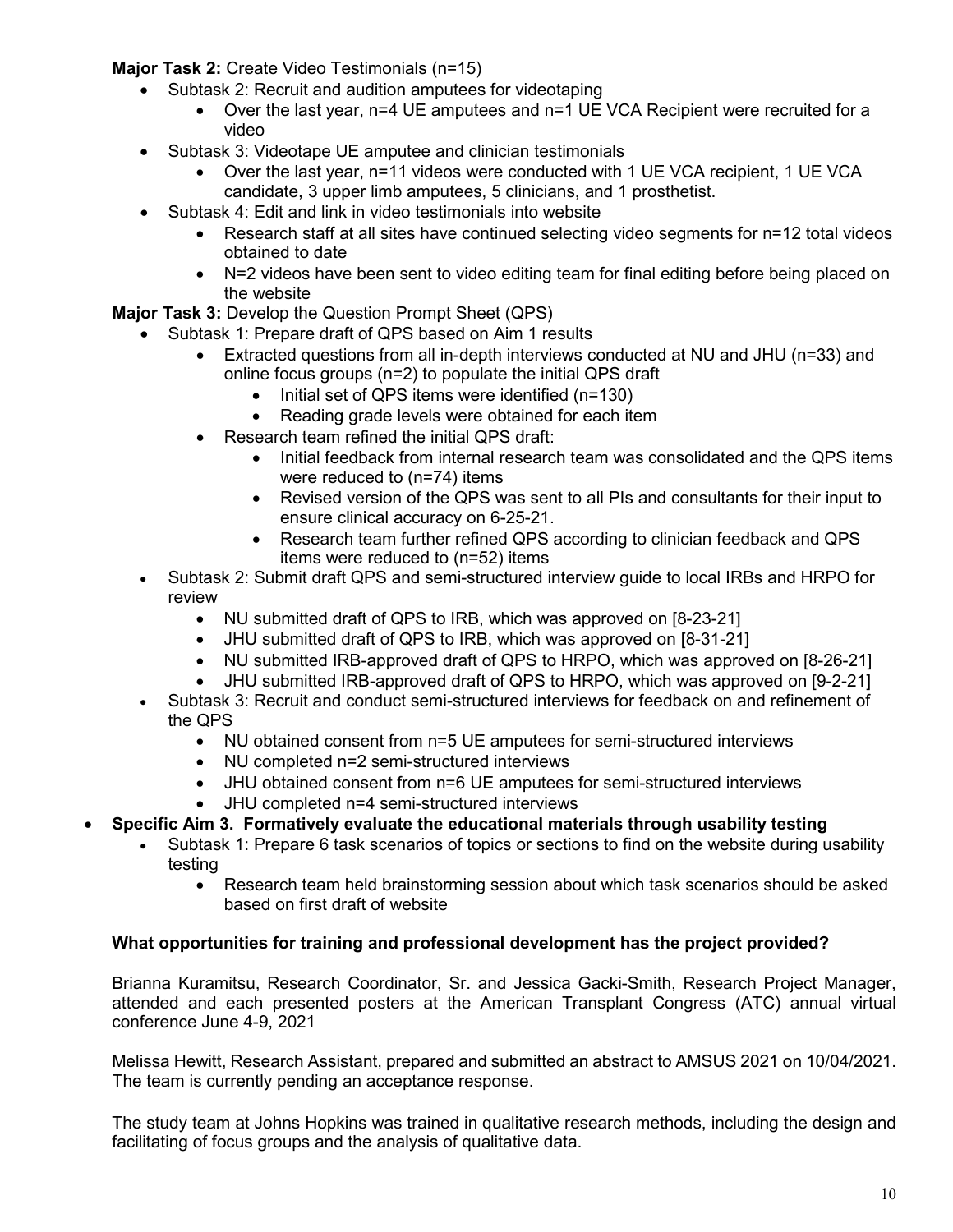### **How were the results disseminated to communities of interest?**

- Kuramitsu B, Berumen C, Sung HC, Ferzola A, Cooney C, Brandacher G, Henderson M, Tintle S, Gordon EJ. Decision Making and Informed Consent for Upper Extremity VCA. Paper presented on the panel, "VCA Ethics: How do we determine flourishing in VCA transplantation?" at the American Society of Bioethics and Humanities, Virtual Annual Conference. 10/15/20
- An abstract titled "Patients' Psychosocial Perceptions, Information Needs, and Decision Making about Upper Extremity VCA was published in the journal of VCA in March 2021
- Brianna Kuramitsu presented a poster on UE VCA Decision Making at the American Transplant Congress virtual conference in June 2021
- Jessica Gacki-Smith presented a poster on a Question Prompt Sheet for UE VCA at the American Transplant Congress virtual conference in June 2021

### **What do you plan to do during the next reporting period to accomplish the goals?**

During the next reporting period, we will:

- Continue to refine website content and materials based on focus group feedback
- Purchase photos for website prototype
- Continue to develop the navigation, formatting, and usability of the website
- Continue to hold weekly research team meetings
- Train WR research team on transcript segmenting/coding
- Post and share study recruitment fliers in clinics and support groups
- Continue conducting Semi-Structured interviews on the QPS at NU and JHU and begin at WR
- Refine the Question Prompt Sheet based on Semi-Structured Interviews
- Send refined QPS to Advisory Board and Consultants for feedback
- Prepare navigation questions for usability testing
- Send updated website to Advisory Board for their feedback before Usability Testing
- Continue conducting in-depth interviews at WR
- Begin coding in-depth interviews at WR
- Continue qualitative analysis of in-depth interviews and online focus groups at NU and JHU
- Develop and give presentation for TERMIS 2021 conference
- Develop and give presentation for ASRT 2021 conference
- Submit abstracts to ATC 2022 conference
- Continue preparing manuscript #1 on the in-depth interviews
- Continue preparing manuscript #2 on the QPS
- Film videos and edit them for testimonial segments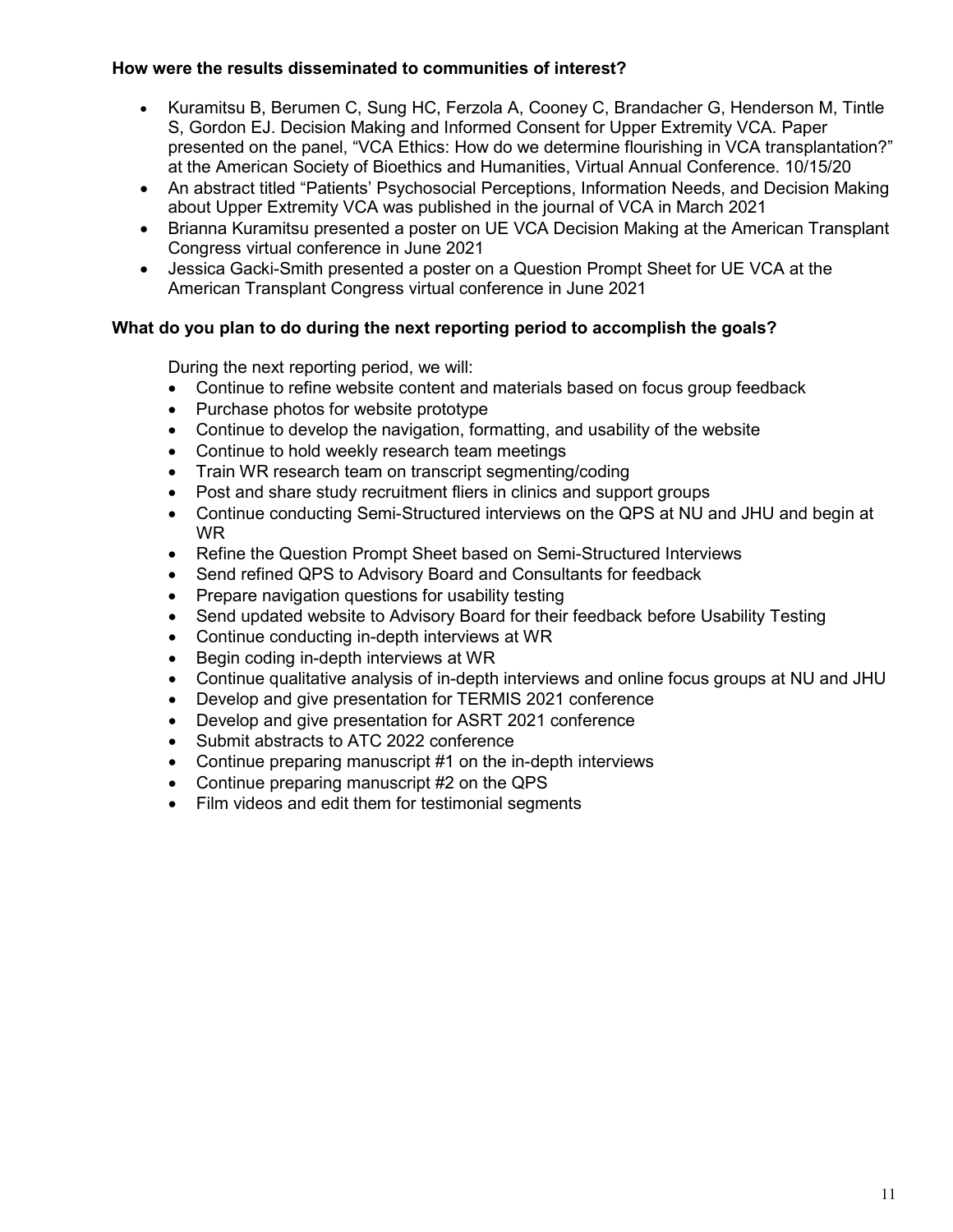# **4. IMPACT:**

### **What was the impact on the development of the principal discipline(s) of the project?**

In-depth interviews conducted thus far provide insights into UE amputees' information needs, psychosocial concerns, and decision-making processes for UE VCA. Psychosocial factors influencing decisions to pursue UE VCA include: regaining functionality and the associated independence, increasing social and physical confidence, and enabling more active parental involvement. Psychosocial factors and concerns influencing decisions to NOT pursue UE VCA include: health or limb function becoming "worse off" from UE VCA, the rigorous commitment required for undergoing UE VCA and rehabilitating, and having already adapted to life without upper limb(s). Preliminary findings suggest that people with upper limb amputations would ethically justify getting an UE VCA if the UE VCA success rate was high and risks were low, and if participants currently struggled with managing daily tasks. Additionally, people with UE amputations desire information about upper limb transplantation, including the process for getting an UE VCA, expectations for recovery and functionality, and recipient experiences with UE VCA. These preliminary findings support the need for UE VCA programs to address patients' information needs and psychosocial concerns to facilitate decision-making and the informed consent process. Our next steps will be to continue conducting the in-depth interviews and telephone focus groups at Walter Reed to expand upon and identify other themes that may apply to active duty military individuals and veterans, and continue conducting semi-structured interviews at all sites to obtain feedback that will help us refine the question prompt sheet (QPS). We will leverage study findings to inform the development of all educational materials (website, videos, and QPS) to make UE VCA information more accessible to people with UE amputations in order to facilitate informed decisionmaking and the informed consent process in the future.

### **What was the impact on other disciplines?**

Preliminary findings suggest a need to better inform and prepare patients in decision making and the informed consent process for UE VCA. Findings from this research may inform future research in other types of VCA organ programs to identify information needs and improve the decision-making process for patients.

### **What was the impact on technology transfer?**

Nothing to report

#### **What was the impact on society beyond science and technology?**

Nothing to report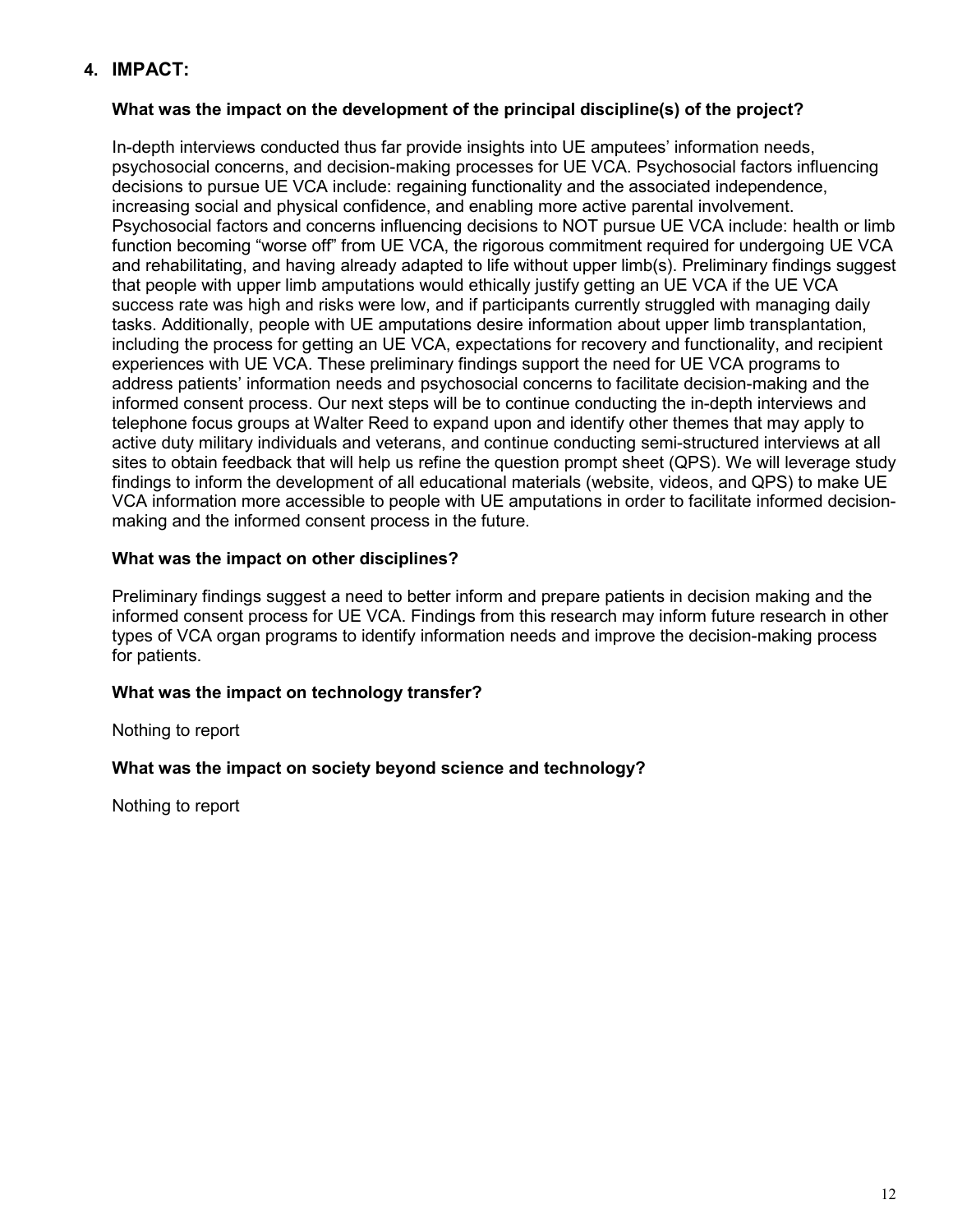### **5. CHANGES/PROBLEMS:**

#### **Changes in approach and reasons for change**

Nothing to report

#### **Actual or anticipated problems or delays and actions or plans to resolve them**

#### **COVID clinical trials: (JHU)**

JHU's study team members for DoD-Ethics are involved in kidney transplant research as well, so they were asked to help with the clinical trial and with another observational study for the  $3<sup>rd</sup>$  Dose COVID-19 Vaccine. JHU's kidney transplant center began conducting a 3rd Dose COVID-19 vaccine clinical trial called "COVID-19 Protection After Transplantation (CPAT)" in August 2021 that pulled staff away from the DOD-Ethics study. An Emergency Use Authorization (EUA) from the Food and Drug Administration (FDA) was released on 8/12/2021, which allowed immuno-compromised people, including kidney transplant patients, to receive a 3<sup>rd</sup> dose of Modern/Pfizer-BioNTech at local pharmacies due to low antibodies from the first 2 doses. Since patients could now receive a  $3<sup>rd</sup>$  dose independently from this clinical trial, help was needed urgently to recruit and consent as many patients as possible to the NIHfunded clinical trial. If a potential participate already received their  $3<sup>rd</sup>$  dose outside of JHU, then they would become ineligible for this study. Study members from JHU were onboarded onto this project and observational COVID study in the week of 8/16/2021-8/20/2021 and participation in these studies continued through 9/29/2021.

#### **Staff shortage: (JHU)**

JHU is encountering challenges with hiring new research staff. In the US in general, there is a shortage of people applying for jobs. Part-time research assistants were hired (under a non-DoD grant) and trained to help with recruitment for this study and other studies at JHU.

#### **Delay in transcription program approval: (WR)**

WR has been transcribing in-depth interviews by hand while looking for a secure platform which can auto-transcribe. After extensive research among multiple departments, the team unfortunately came to the conclusion that no platform is available to the study team. As such, the team is examining the center's available personnel and bandwidth for alternative solutions.

#### **IRB delays**: **(WR)**

Walter Reed initially submitted a modification to the IRB enumerating a number of changes including staffing changes, updated interview guides, and requesting the use of Zoom to auto-transcribe interviews on 08-04-2021. The team received stipulations on 08-11-2021. The main stipulation was that Zoom is not an approved platform for research and use of PHI. Over the next month and a half, the team worked diligently with multiple departments, including the Department of Research Programs, IRB analysts, and Engineering and Research. After examining seven different platforms, the team ultimately came to the conclusion that no platform met all necessary criteria (approved by the DoD, secure for PHI transfer, auto-transcription, recording features, and available for use by external partners). As such, the team resubmitted the modification on 10/06/2021, with a few additional stipulations addressed such as the update to the telephone focus group materials. The modification is currently pending approval by the WRNMMC IRB. Once this submission has also been approved by the WR IRB, the WR team will send all materials to HRPO for record keeping purposes. Although administrative delays are partly outside the team's control, the staff works diligently to complete tasks quickly and follow-up with the IRB and other administrative entities until tasks are completed.

#### **Recruitment challenges: (JHU, NU)**

At JHU, initial recruitment call response rates were similar to other studies. After recruiting, consenting, and scheduling participants, it was difficult to follow-up with the patient for data collection despite multiple phone and email reminders. For this reason, there is a higher number of consented individuals than actual participants for each data collection activity. Given the difficulty following-up, we overrecruited for each focus group to ensure that we would meet our target participant number.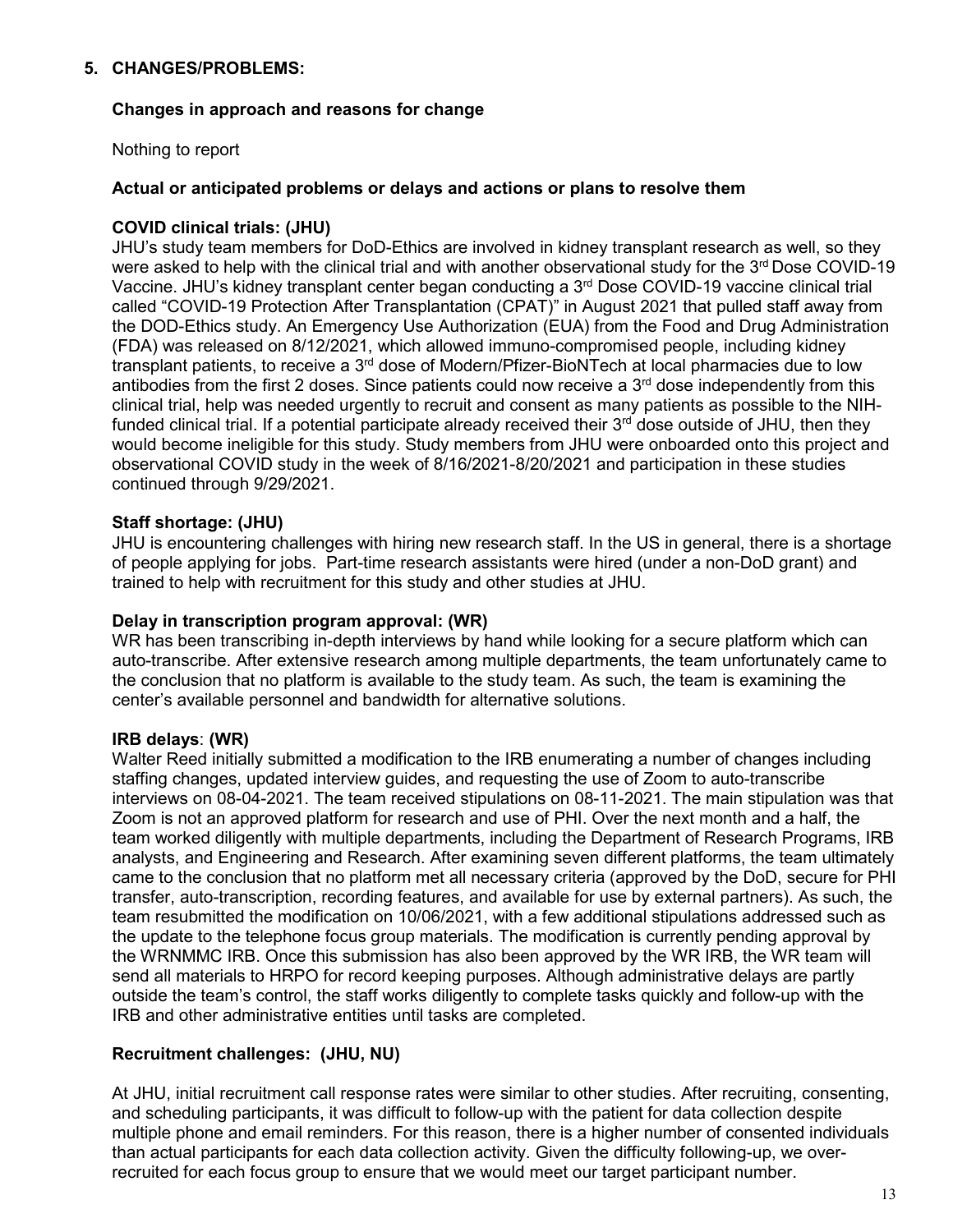At NU and its partner Shirley Ryan, all potentially eligible patient participants have been contacted to request study participation. Additionally, advertisements about the study have been posted in several social media venues including Reddit, and in purchased online newsletters. This year we also tried posting advertisements on Facebook, but that effort yielded no participants. We are primarily relying on past participants to participate in future data activities. In order to get new participants, in the next period we plan to reach out to past participants to push more for snowball sampling, that is personal recommendations of people with upper limb amputations that we can reach out to about participating in our study.

### **Changes that had a significant impact on expenditures**

- At NU and JHU, transcriptions for focus groups have been more expensive than expected due to increased time allotted for the focus groups (IRB approval for 2 hours for each focus group).
- At NU, we spent less money on participant compensation for the online focus groups. We compensated n=7 participants out of the anticipated n=25. We conducted 2 instead of 5 online focus groups because the platform was not conducive to gathering quality focus group feedback particularly from people with amputations due to the time it takes to type responses.
- Due to IRB and HRPO delays and study participant delays, fewer participants have been recruited than expected. Thus, expenditures are lower than expected. However, as soon as all IRB and HRPO approvals are obtained, we expect to complete all data collection activities, which is draw down upon the budget.

### **Significant changes in use or care of human subjects, vertebrate animals, biohazards, and/or select agents**

### **Significant changes in use or care of human subjects**

Nothing to report

#### **Significant changes in use or care of vertebrate animals**

Nothing to report

### **Significant changes in use of biohazards and/or select agents**

Nothing to report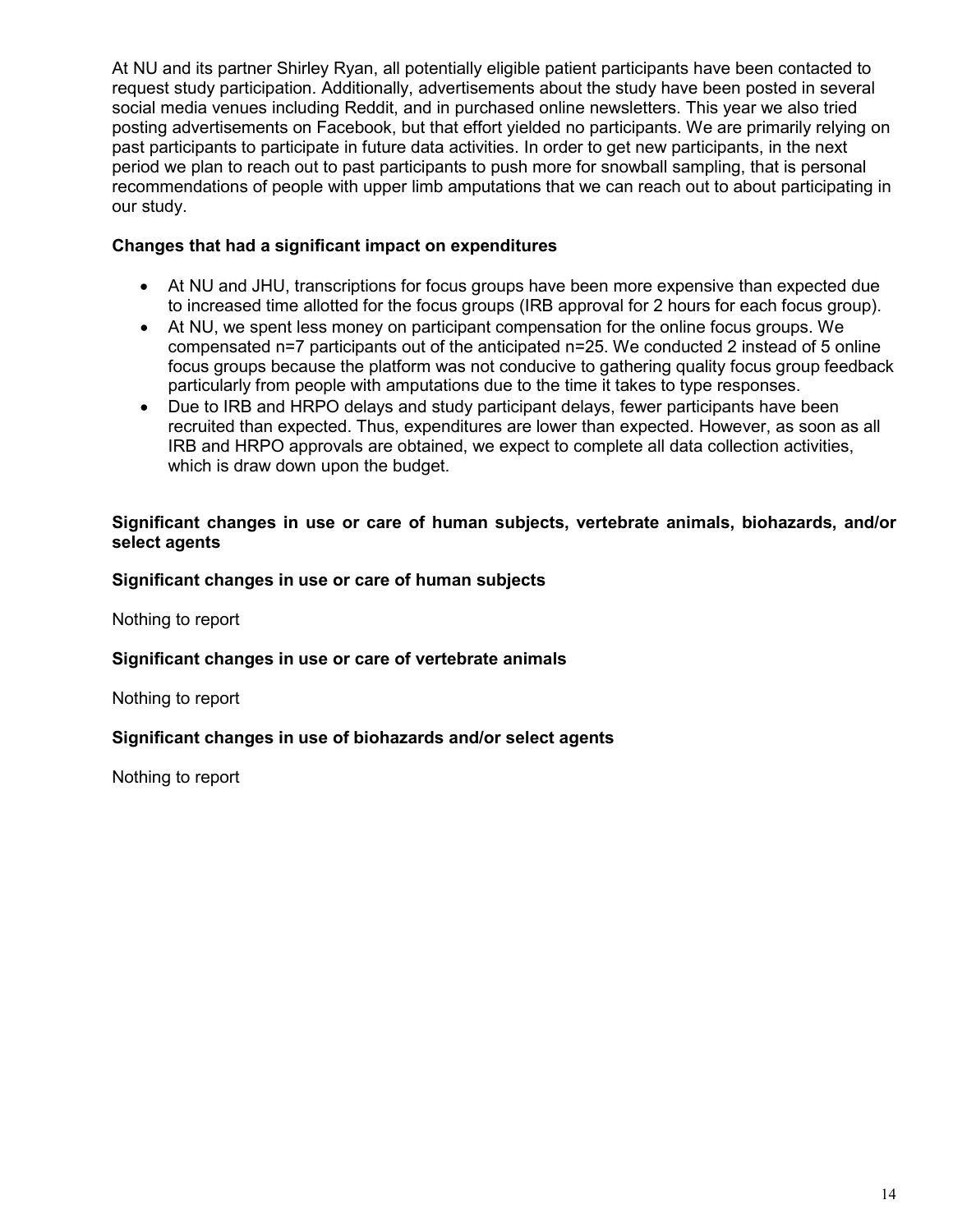# **6. PRODUCTS:**

#### **Publications, conference papers, and presentations**

#### **Journal publications.**

Nothing to report

#### **Books or other non-periodical, one-time publications.**

Nothing to report

#### **Other publications, conference papers and presentations**.

Kuramitsu B, Berumen C, Sung HC, Ferzola A, Brandacher G, Henderson M, **Gordon EJ**. Informed Consent and Decision Making for Upper Extremity VCA. Poster presented at the American Transplant Congress. Philadelphia, PA. [D-234] June 2, 2020.

Kuramitsu B, Berumen C, Sung HC, Ferzola A, Cooney C, Brandacher G, Henderson M, Tintle S, **Gordon EJ**. Paper presented on the panel, "VCA Ethics: How do we determine flourishing in VCA transplantation?" (EJ Gordon, Panel Organizer), at the American Association of Bioethics and Humanities Virtual Annual Conference, October 15, 2020.

**Gordon EJ**, Kuramitsu B, Berumen C, Ferzola A, Sung HC, Scarton D, McHugh T, Schultheis A, Riggleman T, Taylor J, Cooney C, Henderson M, Tintle S, Brandacher G. Patients' Psychosocial Perceptions, Information Needs, and Decision Making about Upper Extremity VCA. American Society for Reconstructive Transplantation Conference Abstracts 2020. Vascularized Composite Allotransplantation 2021;9(March):6. doi:10.1177/20503121211003534.

Gacki-Smith J, Kuramitsu B, Ferzola A, Vanterpool K, Kunkle C, Hewitt M, Schultheis A, Riggleman T, Taylor J, Cooney CM, Levan M, Tintle S, Brandacher G, **Gordon EJ**. Development of a Question Prompt Sheet for Upper Extremity Vascularized Composite Allotransplantation. Poster presented at the American Transplant Congress Virtual Meeting, June 4, 2021.

Kuramitsu B, Gacki-Smith J, Ferzola A, Vanterpool K, Kunkle C, Hewitt M, Schultheis A, Riggleman T, Taylor J, Cooney CM, Levan M, Tintle S, Brandacher G, **Gordon EJ**. Psychosocial Factors Influencing Patients' Decision Making about Upper Extremity VCA. Live poster presented at the American Transplant Congress Virtual Meeting, June 6, 2021.

**Gordon E**, Kuramitsu B, Gacki-Smith J, Ferzola A, Vanterpool K, Kunkle C, Hewitt M, Schultheis A, Riggleman T, Taylor J, Cooney C, Tintle S, Brandacher G, Levan M. Psychosocial and Ethical Factors Affecting Patients' Decision Making about Upper Extremity Vascularized Composite Allotransplantation. Abstract accepted for oral presentation at Tissue Engineering and Regenerative Medicine International Society (TERMIS) virtual World Congress in Maastricht, The Netherlands, November, 2021.

Hewitt M, Kuramitsu B, Gacki-Smith J, Ferzola A, Vanterpool K, Downey M, Kunkle C, SchultheisA, Riggleman T, Taylor T, Cooney C, Dumanian G, Jensen S, Tintle S, Brandacher G, Levan M, **Gordon E**. Treatment Options for Upper Extremity Limb Loss: Ethical and Psychosocial Factors Affecting Patients' Decision Making about Vascularized Composite Allotransplantation. Abstract presented as a poster presentation at the Military Health Systems Research Symposium (MHSRS), August 23-26, 2021.

B. Kuramitsu, C. Berumen, A. Ferzola, H. Sung, D. Scarton, T. McHugh, A. Schultheis, T. Riggleman, J. Taylor, C. Cooney, M. Henderson, S. Tintle, G. Brandacher, **E. Gordon.** Patients' Psychosocial Perceptions, Information Needs, and Decision Making about Upper Extremity VCA. Paper accepted for a 5-minute Podium Presentation at the American Society for Reconstructive Transplantation Meeting in Bethesda, MD. Hybrid meeting. November 18, 2021.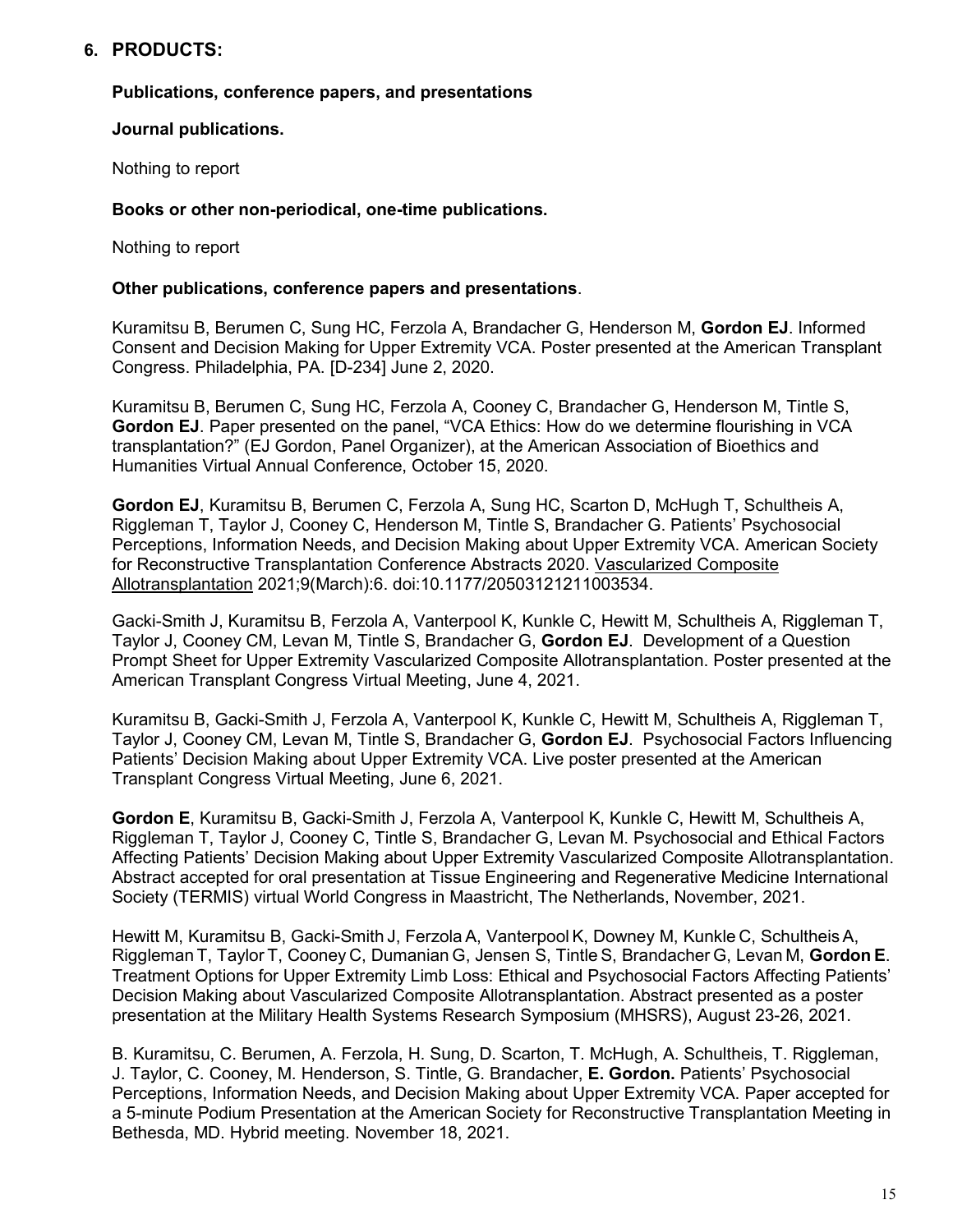### **Website(s) or other Internet site(s)**

#### www.WithinReach.info

This website is still being built, and is thus not yet open to the public.

This website will serve as a neutral decision aid that provides a wealth of information about upper limb VCA designed to help people make informed decisions about upper limb transplantation.

#### **Technologies or techniques**

Nothing to report

### **Inventions, patent applications, and/or licenses**

Nothing to report

#### **Other Products**

Nothing to report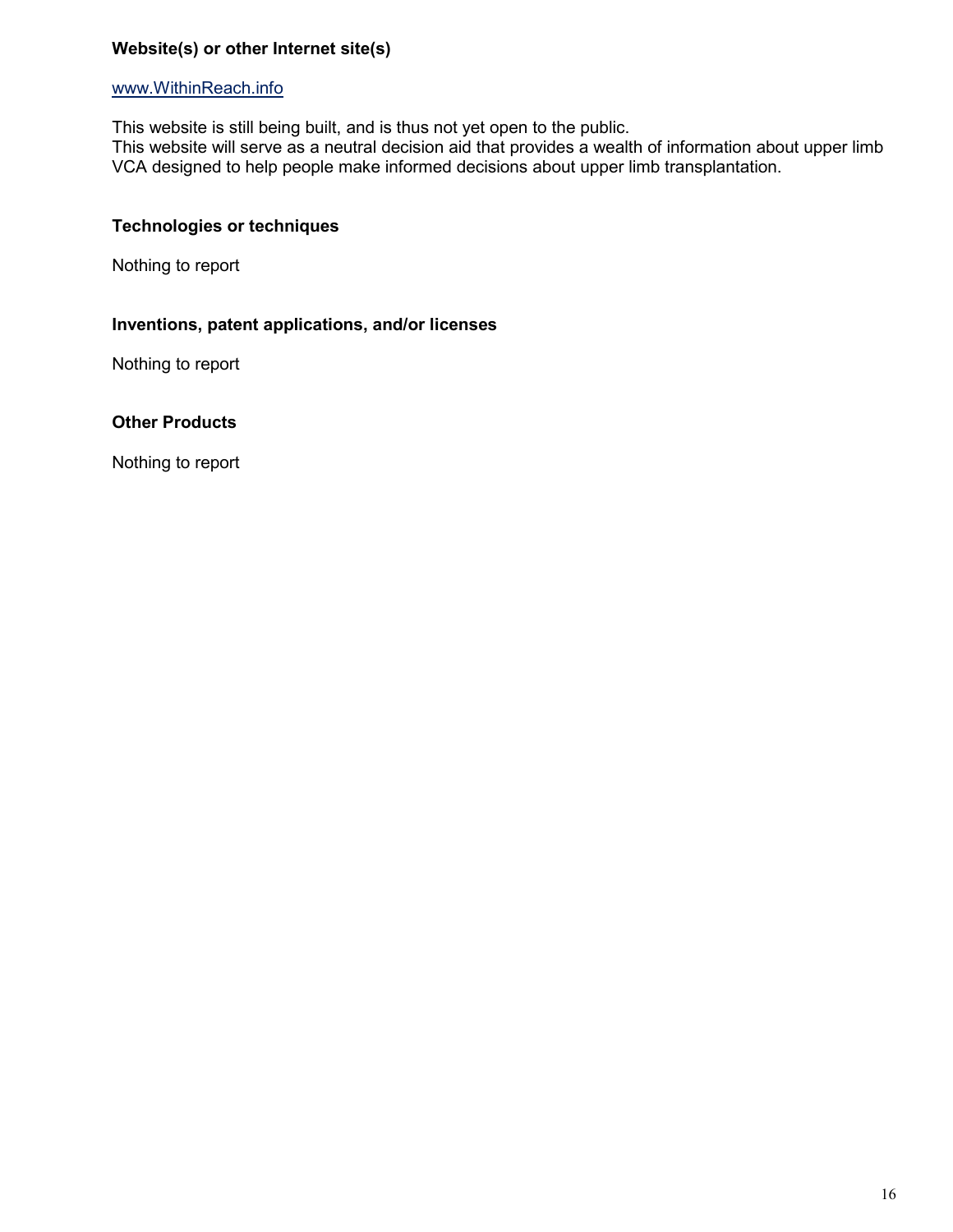## **7. PARTICIPANTS & OTHER COLLABORATING ORGANIZATIONS:**

#### **What individuals have worked on the project?**

Note: Reported for this quarter only, not entire year (June  $29<sup>th</sup>$  – Sept.  $29<sup>th</sup>$  2021)

Name: **Name: Dr. Elisa Gordon** Project Role: Initiating Principal Investigator Researcher Identifier (e.g. ORCID ID): 0000-0003-0969-1998 Nearest person month worked: 2.55 Contribution to Project: No Change

Name: Brianna Kuramitsu Nearest person month worked: 6.15 Contribution to Project: No Change

Name: Version Communication of the Magnetic Section Association of the Jessica Gacki-Smith Project Role: Research Project Manager Nearest person month worked: 4.25<br>
Contribution to Project: No Change Contribution to Project:

Name: **Name: Name: Dr. Greg Dumanian** Project Role: Co-Investigator, Hand surgeon Researcher Identifier: 0000-0002-0389-5191 Nearest person month worked: 0.28 Contribution to Project: No Change

Name: Dr. Sally Jensen, PhD Project Role:<br>
Researcher Identifier:<br>
Co-Investigator, Psychologist<br>
0000-0002-2078-3263 Researcher Identifier: Nearest person month worked: 0.6 Contribution to Project: No Change

Name: Dr. Macey Levan (Henderson) Researcher Identifier: 0000-0002-4239-1252 Nearest person month worked: 0.90 Contribution to Project: No Change

Name: Name: Name: Dr. Dorry Segev Project Role: Co-Investigator Researcher Identifier: 0000-0002-1924-4801 Nearest person month worked: 0.24 Contribution to Project: No Change

Name: Dr. Gerald Brandacher Researcher Identifier: 0000-0001-7790-441X Nearest person month worked: 1.00<br>
Contribution to Project: No Change Contribution to Project:

Name: Name: Karen Vanterpool Nearest person month worked: 1.20 Contribution to Project: No Change

Project Role: Research Study Coordinator, Sr.

Project Role: Partnering Principal Investigator

Project Role: Partnering Principal Investigator

Project Role: Qualitative Research Data Analyst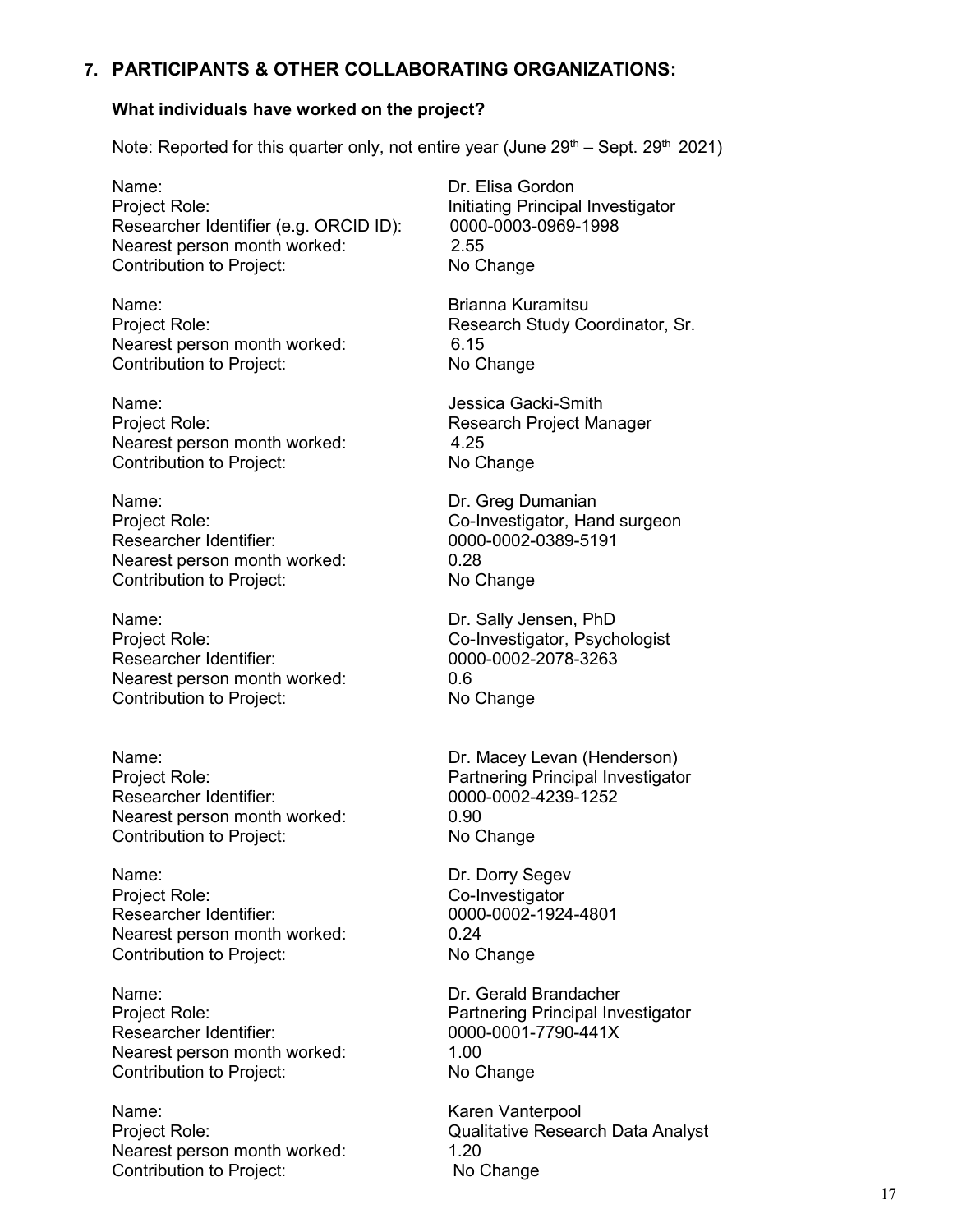Name: Carisa Cooney Project Role: Co-Investigator, Psychologist Researcher Identifier: 0000-0002-5475-206X Nearest person month worked: 0.49 Contribution to Project: No Change

Name: Name: Name: Name: Name: Name: Name: Name: Name of Name of Name of Name of Name of Name of Name of Name o Project Role: Research Assistant Nearest person month worked: 12.00

Contribution to Project: Overtook research coordinator roles from Alex Ferzola as of 5/17/2021 as primary point of contact for JHU. Moderated all focus groups and conducted all semistructured interviews. Made IRB modifications and HRPO approval requests for focus group and semistructured interview materials. Completed qualitative coding for in-depth interviews. Helped to draft focus group materials, QPS, and website content.

Name: Dr. Scott Tintle<br>Project Role: Entertainment of the Partnering Prin Nearest person month worked: 0.4 0.4 Contribution to Project: 0.4 Contribution to Project:

Name: Name: Name: Name: Name: Name: Name: Name: Name: Name: Name: Name: Name: Name: Name: Name: Name: Name: Name: Name: Name: Name: Name: Name: Name: Name: Name: Name: Name: Name: Name: Name: Name: Name: Name: Name: Name: Nearest person month worked: 0.3 Contribution to Project: No change

Name: Melissa Hewitt Project Role: **Research Assistant** Nearest person month worked: 1.38 Contribution to Project: No Change

Name: Derek Soloway Project Role: Program Manager Nearest person month worked: 0.31<br>Contribution to Project: No change Contribution to Project:

Name: Lauren Dodd Project Role: Program Coordinator Nearest person month worked: 0.27

Name: Name: Tiffany Riggleman Nearest person month worked: 0.13 Contribution to Project: No Change

Name: Name: Kalyn Jannace<br>Project Role: Name: Name: Contract Contract Contract Contract Contract Contract Contract Contract Contract Co Nearest person month worked: 0.03<br>
Contribution to Project: No Change Contribution to Project:

Name: Name: Rebecca Shultz Project Role: Data Analyst II Nearest person month worked: 0.45

Partnering Principal Investigator at WRNMMC

Project Role: The Registered Occupational Therapist

Contribution to Project: Assisted in the protocol management and submissions to WRNMMC IRB as needed; replaced Megan Tsui.

Project Role: **Research Certified Occupational Therapist Assistant** 

Lead Data Manager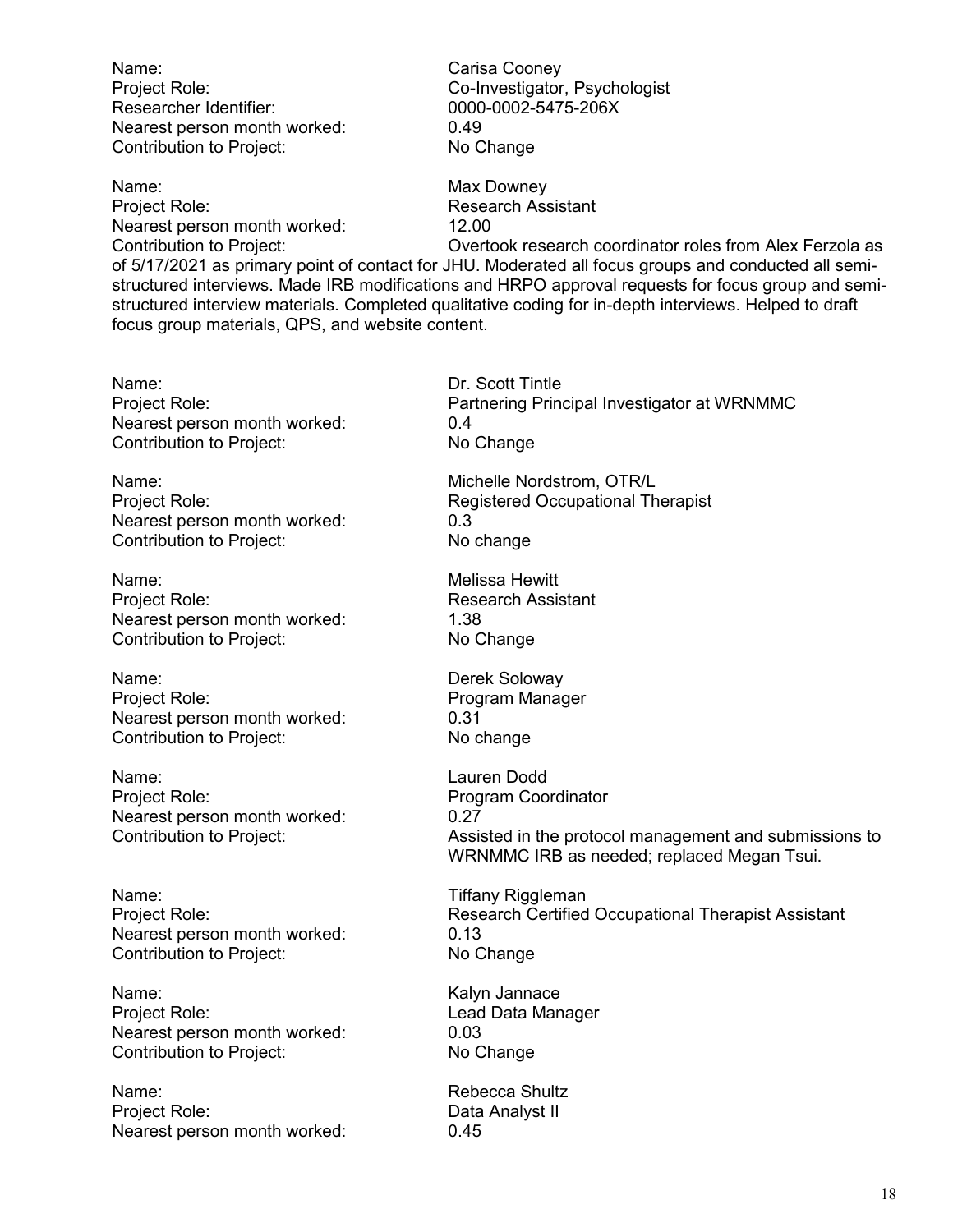Contribution to Project: Assisted Dr. Jannace with the study protocol review and recommendations, submitted both DSAs, provided relevant knowledge and guidance to the WRNMMC study team regarding data management concerns.

Name: Name: Name: Negan Tsui<br>Project Role: Name: Name: Name: Name: Name: Name: Name: Name: Name: Name: Name: N **Clinical Research Coordinator** Nearest person month worked: 0.02 Contribution to Project: Assisted in the protocol management and submissions to WRNMMC IRB as needed. Name: University of the University of the University of the University of the University of the University of the University of the University of the University of the University of the University of the University of the Project Role: Regulatory Affairs Assistant Nearest person month worked: 0.09

Contribution to Project: Assisted and answered questions related to the regulatory requirements at WRNMMC for this study.

#### **Has there been a change in the active other support of the PD/PI(s) or senior/key personnel since the last reporting period?**

Julie Tran, Andrea Schultheis, Christina Kunkle, and Megan Tsui are no longer supporting the protocol at the WR site.

#### **What other organizations were involved as partners?**

Shirley Ryan AbilityLab (SRAL) Chicago, IL Contribution to the project: NU collaborates with an SRAL clinician to assist with recruitment. NU posts fliers advertising the study for opt-in recruitment in the SRAL library.

David Rotter Prosthetics Joliet, IL Contribution to the project: David Rotter (prosthetist) shares fliers advertising the study to his clients to aid with recruitment, participated in a video.

Advantage Marketing Chicago, IL Contribution to the project: Assist with hosting, the design, and the development of the educational website "WithinReach.info"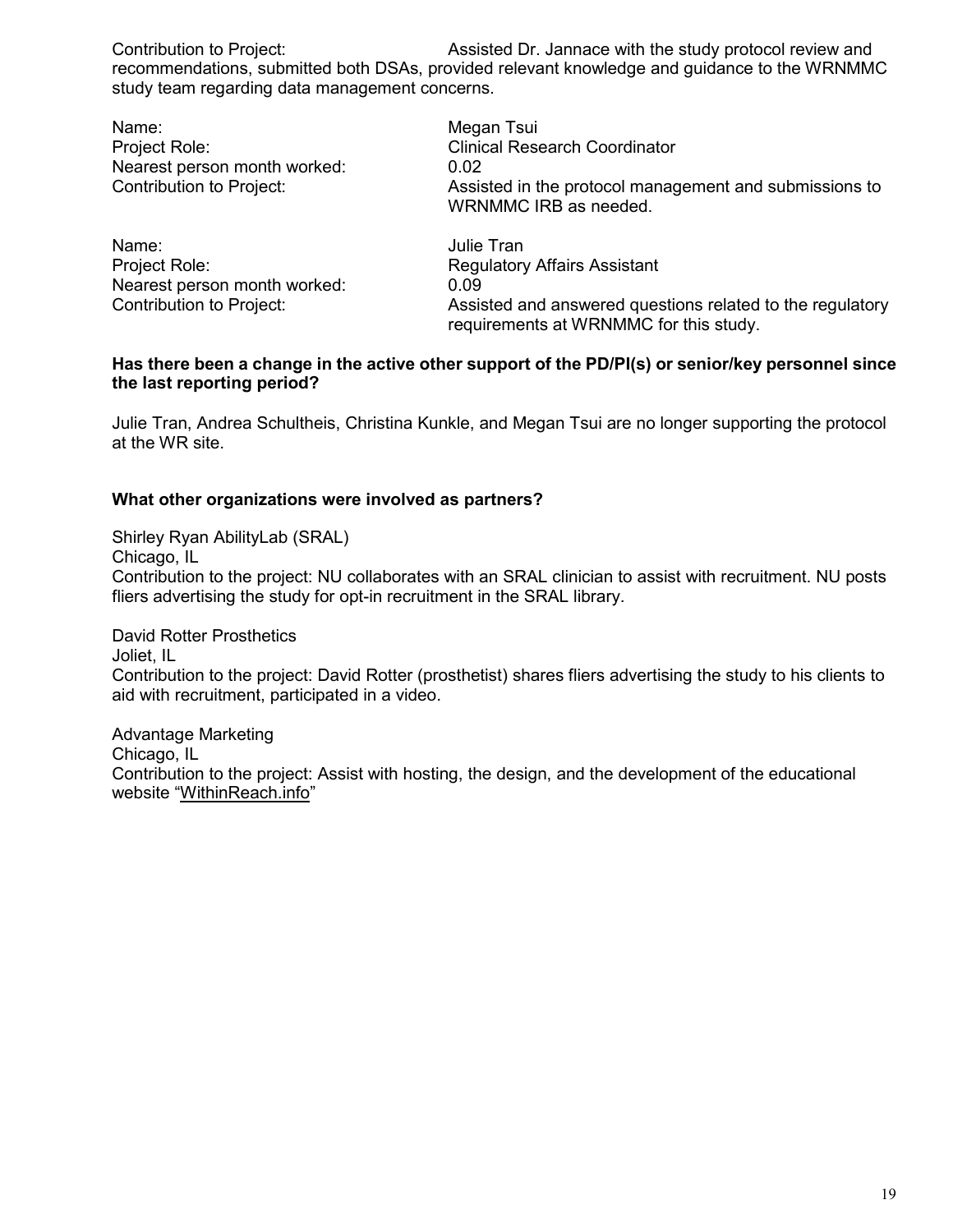# **8. SPECIAL REPORTING REQUIREMENTS:**

### **COLLABORATIVE AWARDS:**

**QUAD CHARTS:**

# **9. APPENDICES:**

Appendix 1: Abstract accepted for publication in journal VCA (ASRT 2020), and for oral presentation at ASRT 2021

Appendix 2: Decision Making abstract accepted for oral poster presentation at ATC 2021

Appendix 3: QPS abstract accepted for poster presentation at ATC 2021

Appendix 4: Abstract accepted for oral presentation at TERMIS 2021

Appendix 5: Abstract accepted for poster presentation at MHSRS 2021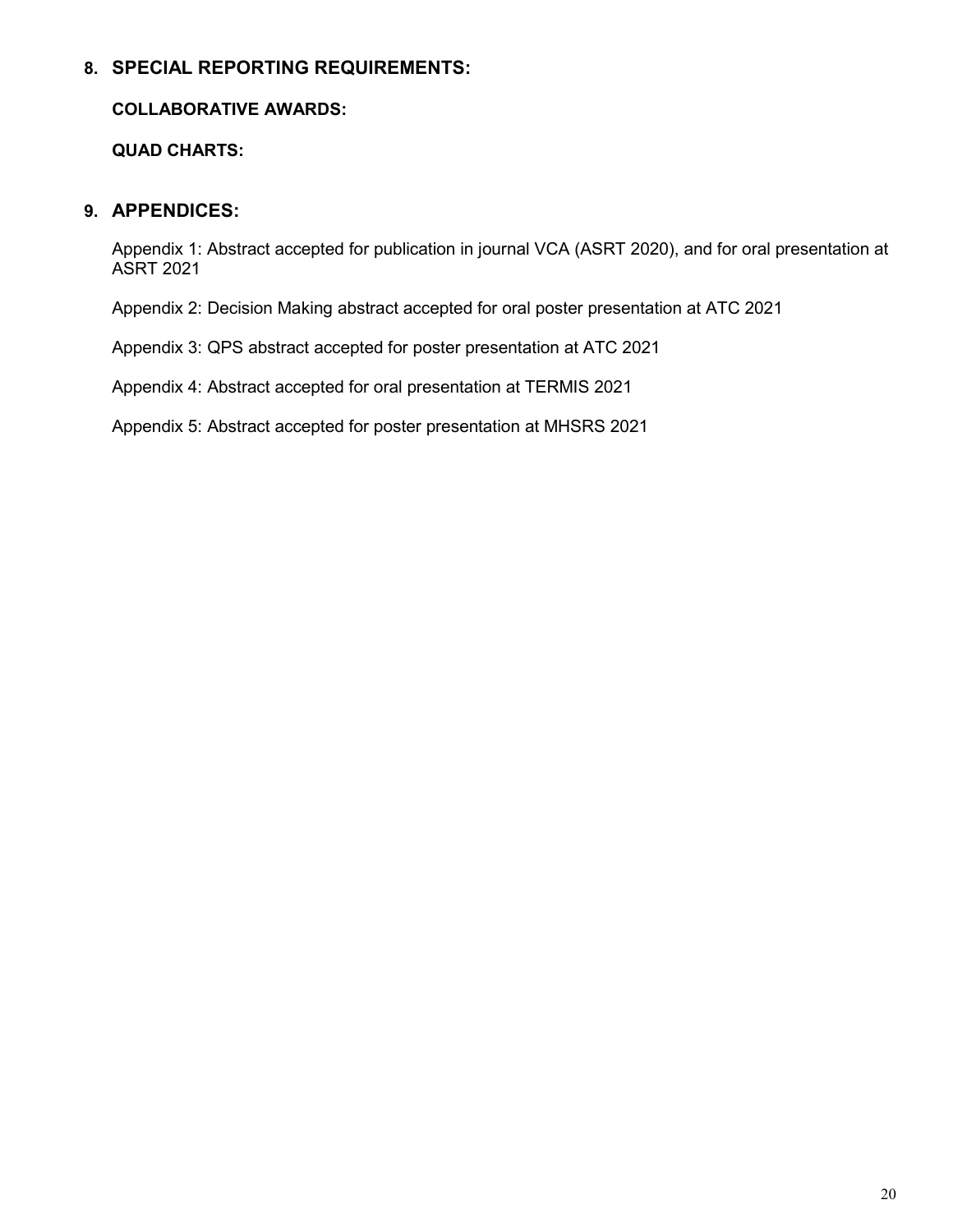# **Appendix 1:**

Gordon EJ, Kuramitsu B, Berumen C, Ferzola A, Sung HC, Scarton D, McHugh T, Schultheis A, Riggleman T, Taylor J, Cooney C, Henderson M, Tintle S, Brandacher G. Patients' Psychosocial Perceptions, Information Needs, and Decision Making about Upper Extremity VCA. American Society for Reconstructive Transplantation Conference Abstracts 2020. Vascularized Composite Allotransplantation 2021;9(March):6. doi:10.1177/20503121211003534.

## **BACKGROUND**

Little is known about the informed consent process for upper extremity (UE) Vascularized Composite Allotransplantation (VCA). Consequently, the amount and type of information provided to patients about UE VCA varies. Such variation may contribute to people with UE amputations being inadequately informed, underprepared, and feeling unduly pressured when considering this option. This study examines the decisionmaking process, psychosocial concerns, and information needs about UE VCA among people with UE amputations.

### **METHODS**

We conducted cognitive and in-depth interviews among people with UE amputations at one academic medical center and one rehabilitation clinic. Interviews focused on psychosocial factors affecting decision making for UE VCA, information needs about UE VCA, and perceptions of undue influence to pursue UE VCA. Thematic analysis was used to analyze qualitative data.

### **RESULTS**

Eight individuals participated (50% rate). Most were male (75%), had a mean age of 48.5 years. Most participants had a unilateral transradial amputation (62.5%) at a mean of 5 years prior. Psychosocial factors influencing decision making about UE VCA included: having the "right mindset," concerns about immunosuppressants, and maintaining support of caregivers. Most participants reported the best time to be informed about UE VCA is near the time of amputation, i.e., before the scheduled surgery (n=4), or within the first couple weeks or months thereafter (n=7), because they would be less receptive to it after adapting to their amputation. Participants desired information about the process of getting an UE VCA, expectations for functionality and recovery, and recipient experiences of getting an UE VCA. Most unilateral participants believed that people with bilateral amputations should be prioritized in patient selection for UE VCA, whereas bilateral participants did not believe unilateral versus bilateral should matter. While participants reported no undue influence to pursue UE VCA, some identified the need for a job, unavailable prosthetic device, and case worker or family member enthusiasm as potentially exerting undue influence on them.

### **DISCUSSION and CONCLUSION**

Preliminary findings suggest that people with UE amputations have limited knowledge about UE VCA. Addressing patients' information needs and psychosocial concerns may enhance decision-making and informed consent.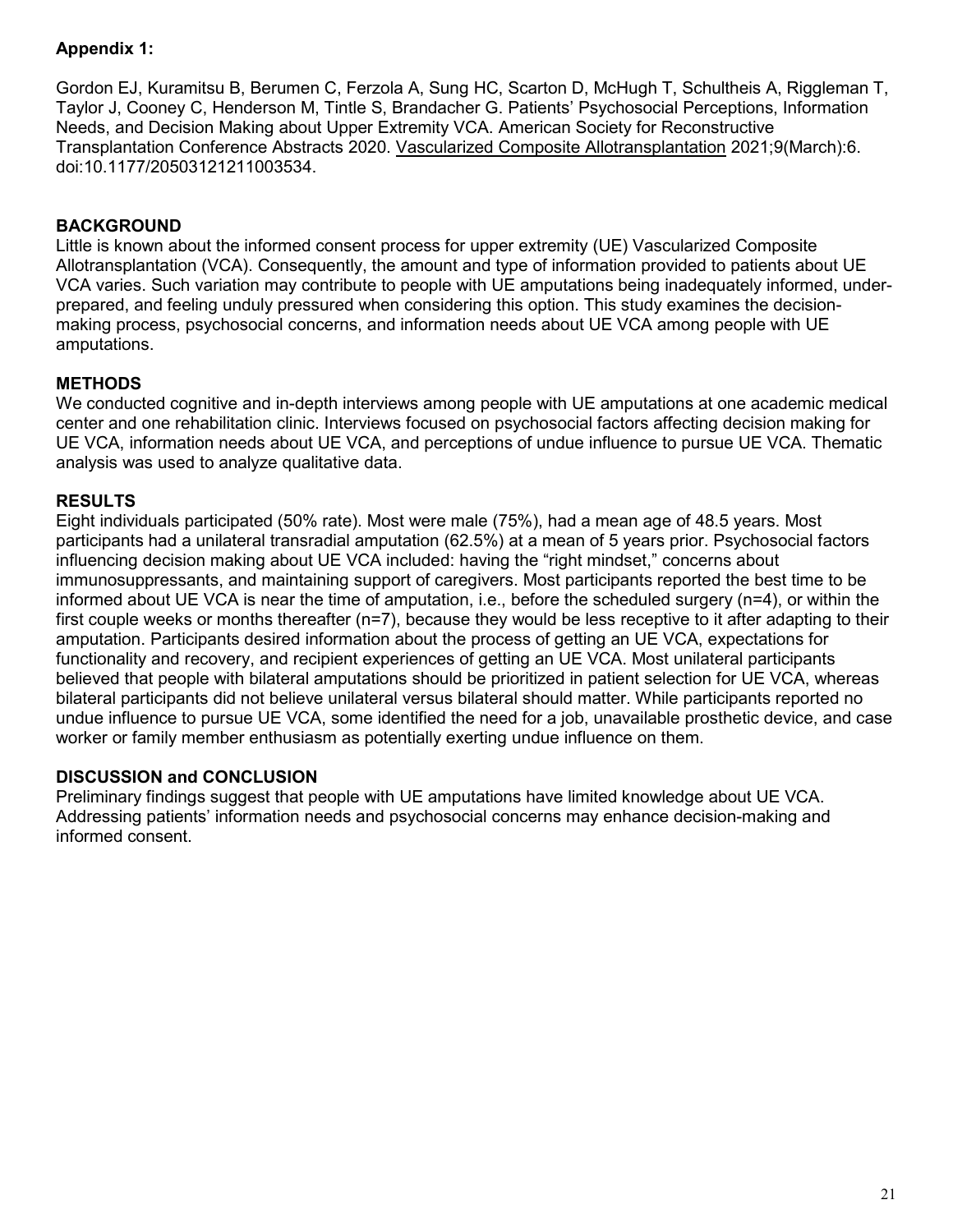# **Appendix 2:**

Kuramitsu B, Gacki-Smith J, Ferzola A, Vanterpool K, Kunkle C, Hewitt M, Schultheis A, Riggleman T, Taylor J, Cooney CM, Levan M, Tintle S, Brandacher G, Gordon EJ. Psychosocial Factors Influencing Patients' Decision Making about Upper Extremity VCA. Live poster presented at the American Transplant Congress Virtual Meeting, June 6, 2021.

### **BACKGROUND**

The informed consent process for upper extremity (UE) Vascularized Composite Allotransplantation (VCA) has yet to be standardized. Consequently, the information provided to patients about UE VCA varies. Such variation may contribute to people with UE amputations being inadequately informed and under-prepared for decision making about UE VCA. This study examined decision making and psychosocial factors affecting decisions about UE VCA among people with UE amputations.

# **METHODS**

We conducted in-depth interviews among people with acquired UE amputations. Open-ended questions assessed psychosocial factors informing decision making about UE VCA. Thematic analysis was used to analyze qualitative data.

### **RESULTS**

To date, 12 people completed in-depth interviews (75% participation rate). Most were male (71%) and had a mean age of 49 years. Most had a unilateral amputation (75%) and had undergone amputation a mean of 8 years earlier. Forty-two percent of participants were 'completely' or 'a lot' willing to pursue VCA. Psychosocial factors influencing decisions to pursue VCA included: expecting an increase in social and physical confidence; seeking independence with activities of daily living; enabling more active involvement as a parent; family or friend enthusiasm; and prosthetic device problems. Psychosocial factors influencing decision making not to pursue VCA included: feeling mentally unprepared for a transplant; having already adapted to life without upper limb(s); concerns about the long-term commitment to taking immunosuppressants; discouragement from family or friends; concerns about the rigorous rehabilitation process; concerns about receiving a graft that appears mismatched in size or skin color; concerns that the transplant may be unsuccessful; concerns about health or limb function becoming "worse off" from the UE VCA; and concerns about logistical barriers to accessing transplant and rehabilitation services.

### **CONCLUSION**

Preliminary findings suggest that people with UE amputations hold concerns that diminish their enthusiasm for UE VCA. Addressing patients' psychosocial concerns may foster informed decision making about UE VCA.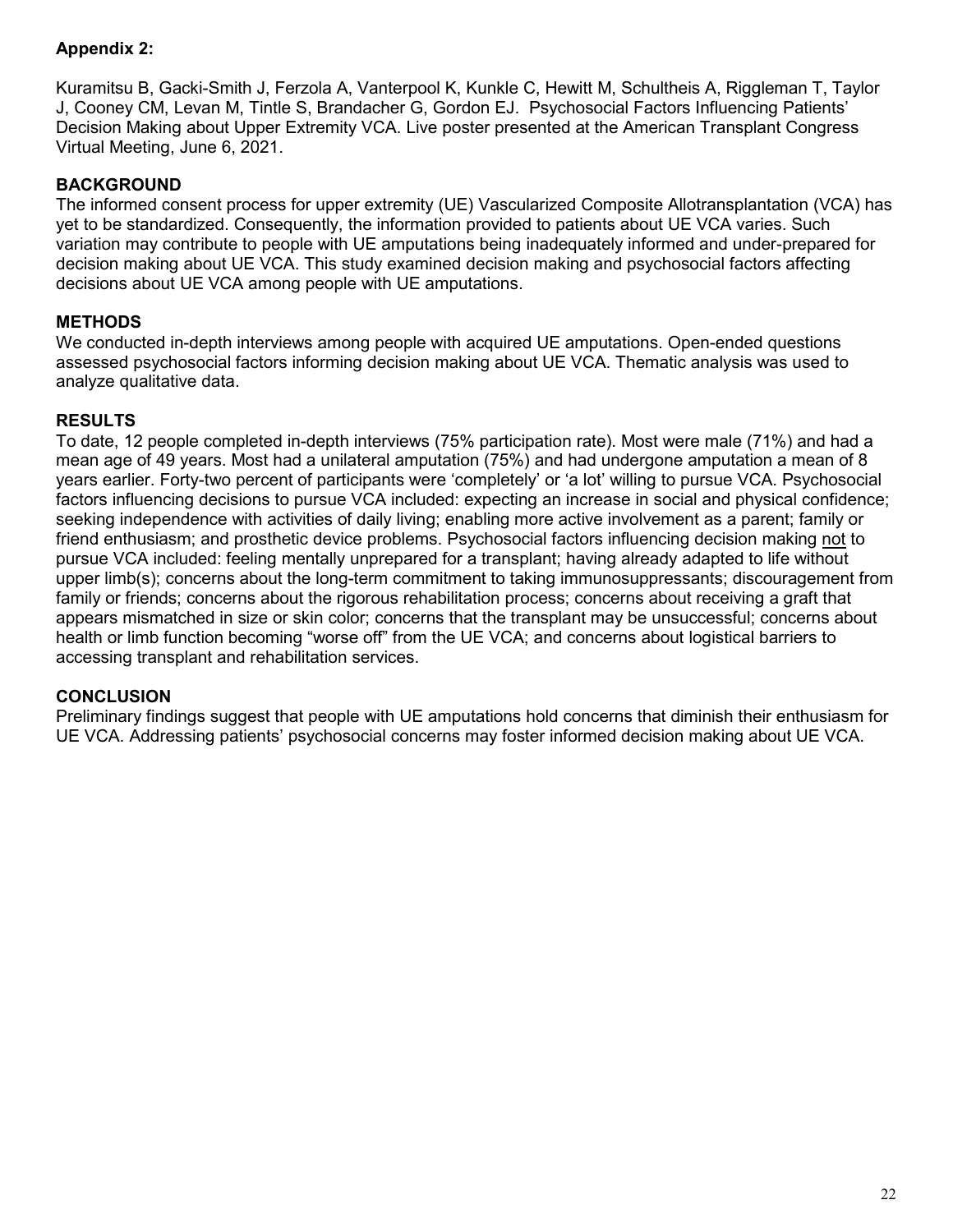### **Appendix 3:**

Gacki-Smith J, Kuramitsu B, Ferzola A, Vanterpool K, Kunkle C, Hewitt M, Schultheis A, Riggleman T, Taylor J, Cooney CM, Levan M, Tintle S, Brandacher G, Gordon EJ. Development of a Question Prompt Sheet for Upper Extremity Vascularized Composite Allotransplantation. Poster presented at the American Transplant Congress Virtual Meeting, June 4, 2021.

**Purpose:** Upper extremity (UE) vascularized composite allotransplantation (VCA) is an innovative option for people with UE amputations. Individuals with limb loss commonly receive little information about treatment options and have limited communication with healthcare providers about their condition. Making informed treatment decisions can be difficult when information needs are unmet. Question prompt sheets (QPS) are structured lists of questions that can facilitate communication with providers by empowering patients to ask questions and acquire relevant information. No QPS is available for VCA. This study aimed to develop an UE VCA-specific QPS.

**Methods:** We conducted in-depth interviews among people with acquired UE amputations. Participants were asked about information needs about UE VCA to inform the initial QPS draft. A qualitative thematic approach was used to analyze open-ended responses. The multidisciplinary research team reviewed the QPS draft to improve organization, clarify question wording, and remove repetitive items.

**Results:** Thus far, 12 individuals completed an in-depth interview (75% participation rate). Most were male (71%), with a mean age of 49 years, and had a unilateral amputation (75%). Most participants (75%) reported being 'completely' or 'a lot' likely to use a QPS if they were considering UE VCA. The initial QPS draft included 77 items grouped into 16 topics. UE VCA topics and sample questions included: Eligibility (What makes a good candidate?); Matching (How does the donor matching process work?); Surgery (How is the hand or arm surgically connected to my body?); Function (How much hand function can I regain?); Risks (What happens if my body rejects the hand/arm? Is it removed?); Appearance (Will the new hand look noticeably different from my arm?); and Rehabilitation (What does rehabilitation involve?).

**Conclusions:** Preliminary findings suggest people with UE amputations desire information about VCA. The UE VCA-QPS draft will be refined via semi-structured interviews and team review for content validity, comprehensiveness, and readability. Future research should assess the impact of the UE VCA-QPS on communication and informed decision making about UE VCA.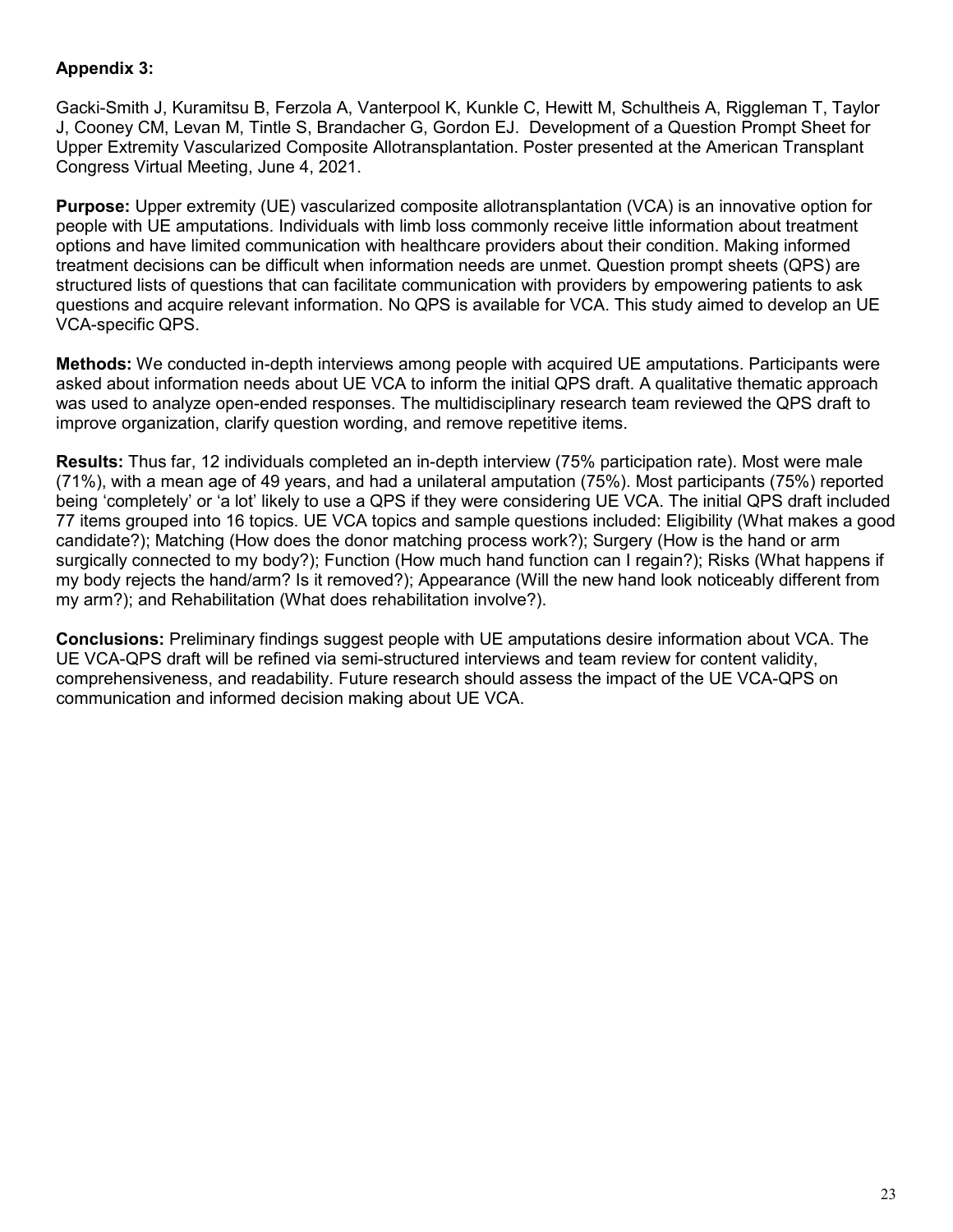## **Appendix 4:**

Gordon E, Kuramitsu B, Gacki-Smith J, Ferzola A, Vanterpool K, Kunkle C, Hewitt M, Schultheis A, Riggleman T, Taylor J, Cooney C, Tintle S, Brandacher G, Levan M. Psychosocial and Ethical Factors Affecting Patients' Decision Making about Upper Extremity Vascularized Composite Allotransplantation. Abstract accepted for oral presentation at Tissue Engineering and Regenerative Medicine International Society (TERMIS) virtual World Congress in Maastricht, The Netherlands, November, 2021.

## **BACKGROUND**

The informed consent process for upper extremity (UE) Vascularized Composite Allotransplantation (VCA) has not been standardized. Information provided to patients varies, which may contribute to individuals being inadequately informed and under-prepared for decision making. Therefore, this study examined psychosocial factors affecting decision-making about UE VCA.

# **METHODS**

We conducted in-depth interviews among people with acquired UE amputations. Open-ended questions assessed psychosocial factors informing decision making about UE VCA. Thematic analysis was used to analyze qualitative data.

### **RESULTS**

To date, 18 people completed in-depth interviews (82% participation rate), including 3 undergoing UE VCA evaluation. Most were male (78%), had a mean age of 48 years, had a unilateral amputation (78%), and had undergone amputation a mean of 10 years earlier. Fifty percent were 'completely' or 'a lot' willing to pursue VCA. Psychosocial factors influencing decisions to pursue VCA included: regaining functionality and the associated independence; increasing social and physical confidence; and enabling more active parental involvement in childrearing. Psychosocial factors and concerns influencing decisions not to pursue VCA included: health or limb function becoming "worse off" from UE VCA; the rigorous commitment required for undergoing UE VCA and rehabilitating; and having already adapted to life without upper limb(s). Participants would ethically justify getting an UE VCA if the UE VCA success rate was high and risks were low, and if participants currently struggled with managing daily tasks.

### **CONCLUSION**

Preliminary findings suggest that people with UE amputations hold concerns that diminish enthusiasm for UE VCA. Addressing psychosocial concerns may foster informed decision making about UE VCA.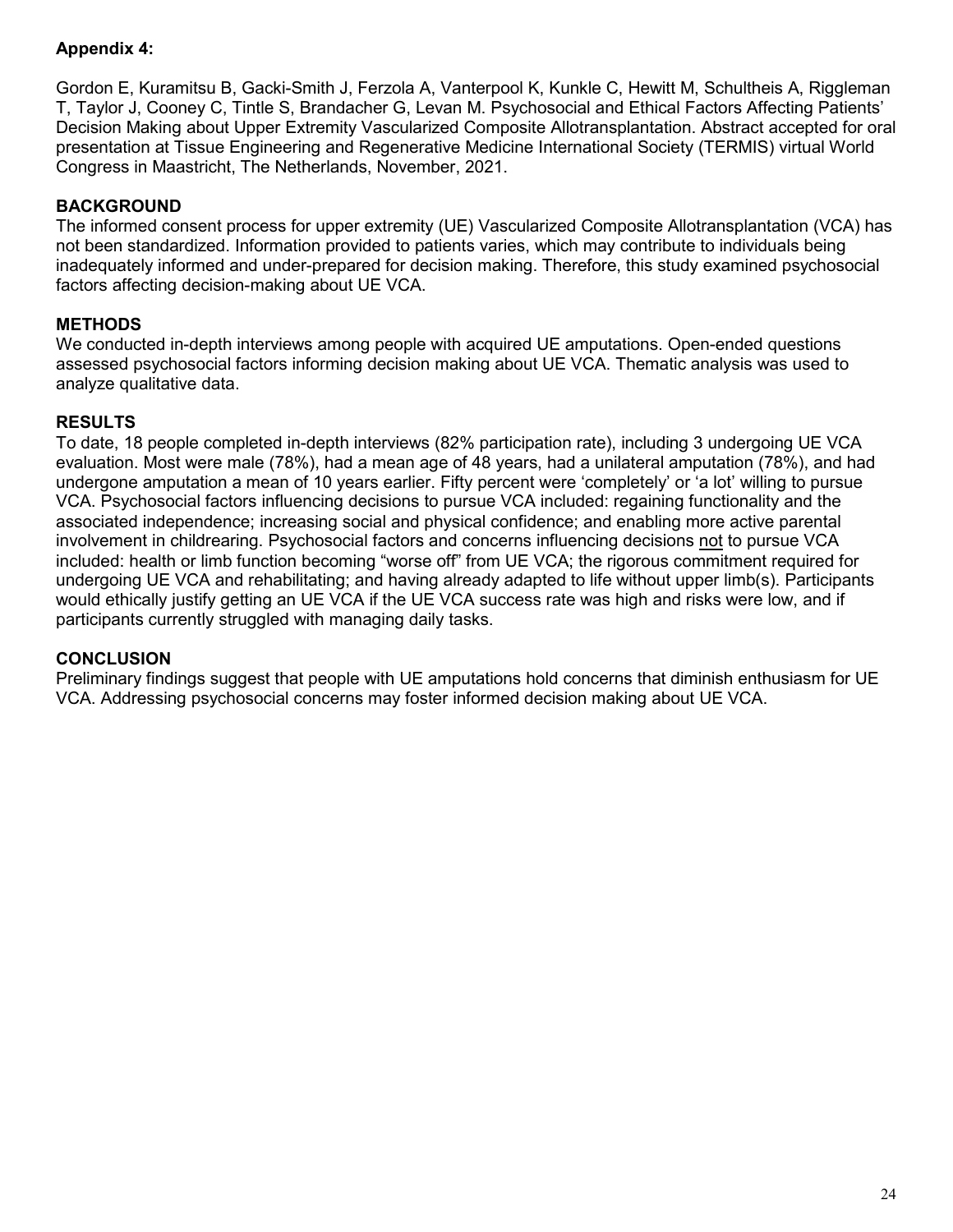# **Appendix 5:**

Hewitt M, Kuramitsu B, Gacki-Smith J, Ferzola A, Vanterpool K, Downey M, Kunkle C, SchultheisA, Riggleman T, Taylor T, Cooney C, Dumanian G, Jensen S, Tintle S, Brandacher G, Levan M, Gordon E. Treatment Options for Upper Extremity Limb Loss: Ethical and Psychosocial Factors Affecting Patients' Decision Making about Vascularized Composite Allotransplantation. Abstract presented as a poster presentation at the Military Health Systems Research Symposium (MHSRS), August 23-26, 2021.

### **BACKGROUND**

Limb loss is a common combat injury among United States military service members (SMs). From 2001 to 2017, US SMs sustained a total of 302 upper extremity (UE) amputations that were caused primarily by explosions, motor vehicle crashes, and penetrating gunshot wounds.<sup>1</sup> From 2001 to 2011, SMs with UE amputations were assigned an average disability rating of 75 (of 100), which indicates that they were unable to perform in many occupational or social settings, and only about 11% of all SMs with at least one amputation returned to duty.<sup>2,3</sup> Individuals with UE amputations may face challenges related to engaging in activities of daily living, their physical environment, employment, social life, transportation, and more.4 Many also experience psychosocial complications including depression, anxiety, employment challenges, social isolation, body image disturbance, and military concerns over honor.<sup>5-7</sup> Restoring SMs<sup>7</sup> function and well-being, in addition to benefitting the individual's quality of life, benefits the military by increasing service readiness, improving return-to-duty rates, and reducing healthcare costs.

One possible treatment option for UE limb loss is hand or upper extremity transplantation as one form of Vascularized Composite Allotransplantation (VCA). Upper extremity VCA entails transplanting an entire hand/forearm/arm from a deceased organ donor onto a recipient. VCA has been used to treat multiple severe tissue defects due to trauma or infection with the goals of restoring function and improving quality of life. Overall, functional outcomes from UE VCA appear to be highly encouraging. 8,9,10 Despite the positive outcomes, there are also surgical, medical, and psychosocial risks. Allograft failure and rejection may require reconstruction or even limb removal. Additionally, VCA requires a lifelong commitment to anti-rejection medications and long-term rehabilitation regimens. Psychosocial adaptation and the accompanying financial costs will vary across individuals.11

Given the risks and potential benefits of this procedure, the informed consent process is extremely important before undergoing treatment. However, the informed consent process for UE VCA has yet to be standardized. Consequently, the information provided to patients about UE VCA varies. Such variation may contribute to people with UE amputations being inadequately informed and under-prepared for decision making about UE VCA. This study examined decision making and psychosocial factors affecting decisions about UE VCA among people with UE amputations.

### **METHODS**

We conducted in-depth telephone interviews among people with acquired UE amputations to assess psychosocial factors informing decision making about UE VCA. Interviews were conducted by research staff at Northwestern University and Johns Hopkins University. Participants were recruited via medical record review, social media advertisements, advertisements by support groups across the country, and flyers posted in various clinics on site. Interview topics covered personal history, awareness and perceptions of UE VCA, information needs, the decision-making process, perceptions of voluntariness and patient selection, and interest in using educational materials such as a website, videos, and a question prompt sheet. Interviews lasted between one and two hours. Thematic analysis and a grounded theory approach were used to analyze qualitative data.

### **RESULTS**

To date, 18 people completed in-depth interviews (82% participation rate), including 3 undergoing UE VCA evaluation as VCA "participants" or "candidates". Most were male (78%), had a mean age of 48 years, had a unilateral amputation (78%), and had undergone amputation a mean of 10 years earlier. Half (50%) were 'a lot' or 'completely' willing to pursue VCA. Psychosocial factors influencing decisions to pursue VCA included: expecting an increase in social and physical self-esteem; seeking independence with activities of daily living; enabling more active involvement as a parent; family or friend enthusiasm; and prosthetic device problems. Psychosocial factors influencing decision making not to pursue VCA included: feeling mentally unprepared for a transplant; having already adapted to life without upper limb(s); concerns about the long-term commitment to